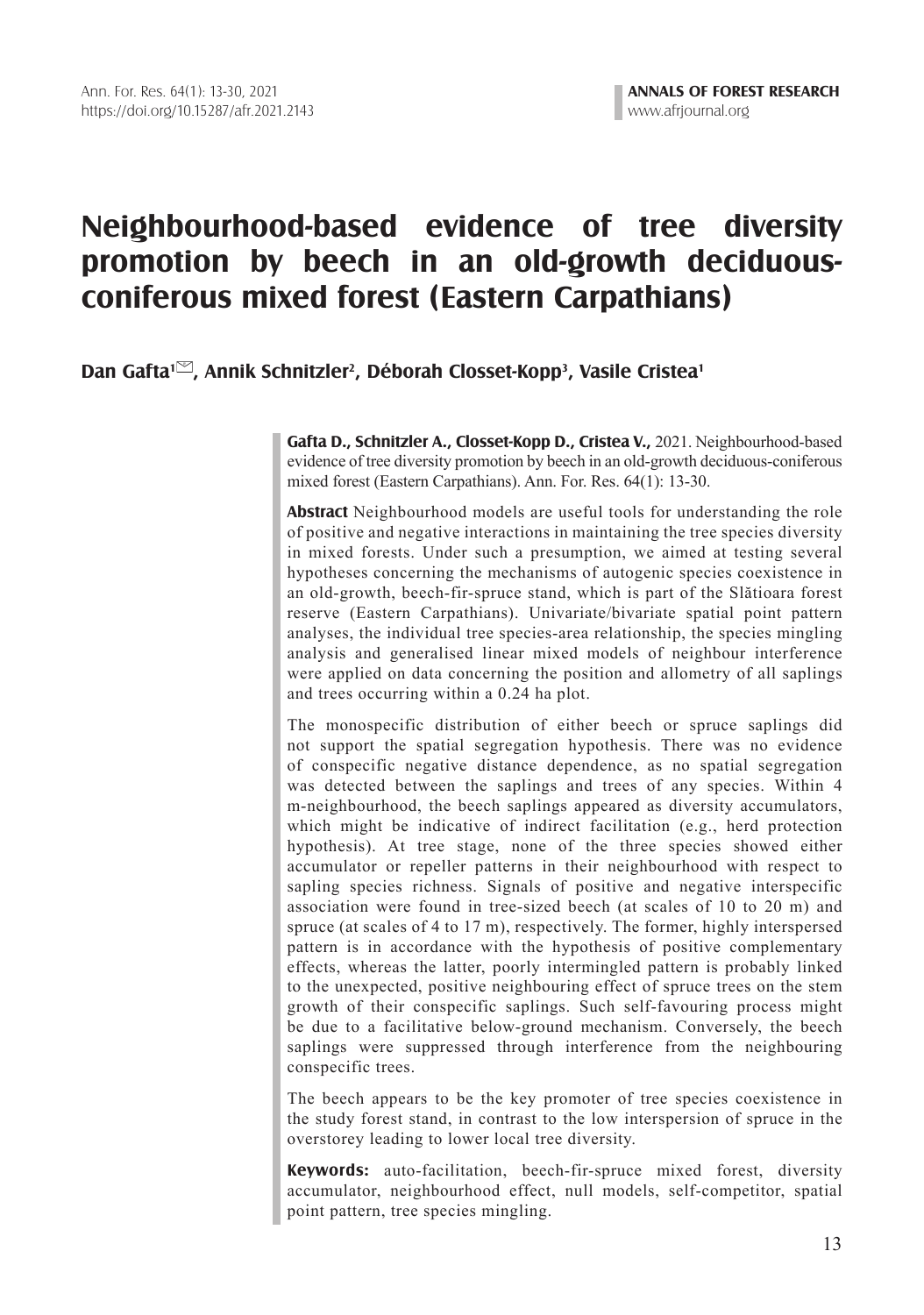**Addresses: <sup>1</sup>** Department of Taxonomy and Ecology, Centre 3B, Babeș-Bolyai University, Romania| **<sup>2</sup>** Laboratoire Interdisciplinaire des Environnements Continentaux, Université de Lorraine, Metz, France| **<sup>3</sup>**Unité Ecologie et Dynamique des Systèmes Anthropisés, Université de Picardie Jules Verne, Amiens, France.

@ **Corresponding Author:** Dan Gafta (dan.gafta@ubbcluj.ro).

**Manuscript** received February 8, 2021; revised May 14, 2021; accepted May 26, 2021.

## **Introduction**

Along with propagule availability and environmental filters, niche-based interactions have been widely considered as the main drivers of species coexistence and community assembly (Wilson 2011, Kraft et al. 2015). In forest communities, a number of mechanisms have been proposed to explain the local scalecoexistence of tree species: different patterns in seed dispersal and persistence (Harms et al. 2001, Wright 2002, Hou et al. 2004, Punchi-Manage et al. 2015); habitat heterogeneity (Koukoulas & Blackburn 2005, King et al. 2006, Getzin et al. 2008, Chen et al. 2010, Piao et al. 2013); autogenic alternation (reciprocal replacement) of species between ontogenetic cycles (Fox 1977, Woods 1979); allogenic formation of canopy gaps by natural disturbance (Canham 1988, Poulson & Platt 1996) and demographic stochasticity (Gravel et al. 2008). Recent studies have suggested that niche structuring is a major determinant of species diversity in temperate mixed forests (Gilbert & Lechowicz 2004, Laliberté et al. 2009, Zhang et al. 2010). Two different classes of biotic mechanisms mediate coexistence by preventing competitive exclusion (Chesson 2000): equalising mechanisms, which reduce the relative fitness difference between species (e.g., facilitation or symmetric competition) and stabilising mechanisms, which reduce niche overlap (e.g., specialisation or selfinhibition).

The niche-based mechanisms related to spatial processes are especially important for plant species coexistence because they are sessile organisms that interact mainly with their close neighbours. Such interactions may lead to either negative or positive net effects, mainly depending on the balance between asymmetric competition for limiting resources (light, nutrients) and facilitation (nursering), i.e. either resource limitation or diversification (Chi et al. 2015, Bulleri et al. 2016). Other possible mechanisms underlying the negative and positive interactions between neighbouring plants may include shared pests (e.g., pathogens, herbivores) and respectively, shared mutualists - like mycorrhizae and seed dispersers (Punchi-Manage et al. 2015).

In temperate mixed forests composed of more or less shade-tolerant tree species, dominance can easily change from one species to another between consecutive generations (Woods 1984, Arii & Lechowicz 2002). Negative spatial association between conspecifics by means of reciprocal replacement were reported in mixed deciduous-coniferous forests from different geographic regions (Bândiu 1977, Nakashizuka & Kohyama 1995, Akashi 1996, Kuninaga et al. 2015). The autogenic coexistence through reciprocal replacement of tree species can originate from various processes like, direct facilitation (e.g., light spectral filtering), intraspecific inhibition (e.g., auto-allelopathy) or indirect facilitation (e.g., 'escape' and 'herd immunity' hypotheses). As a necessary but not sufficient condition, it seems that coexistence requires interspecific differences in light transmissivity through the crowns of adult trees (Cammarano 2011). For instance, fir regenerates better under beech canopy due to the greater transmission of blue and red light (Bândiu 1977, Dobrowolska 1998). On the contrary, the self-inhibition of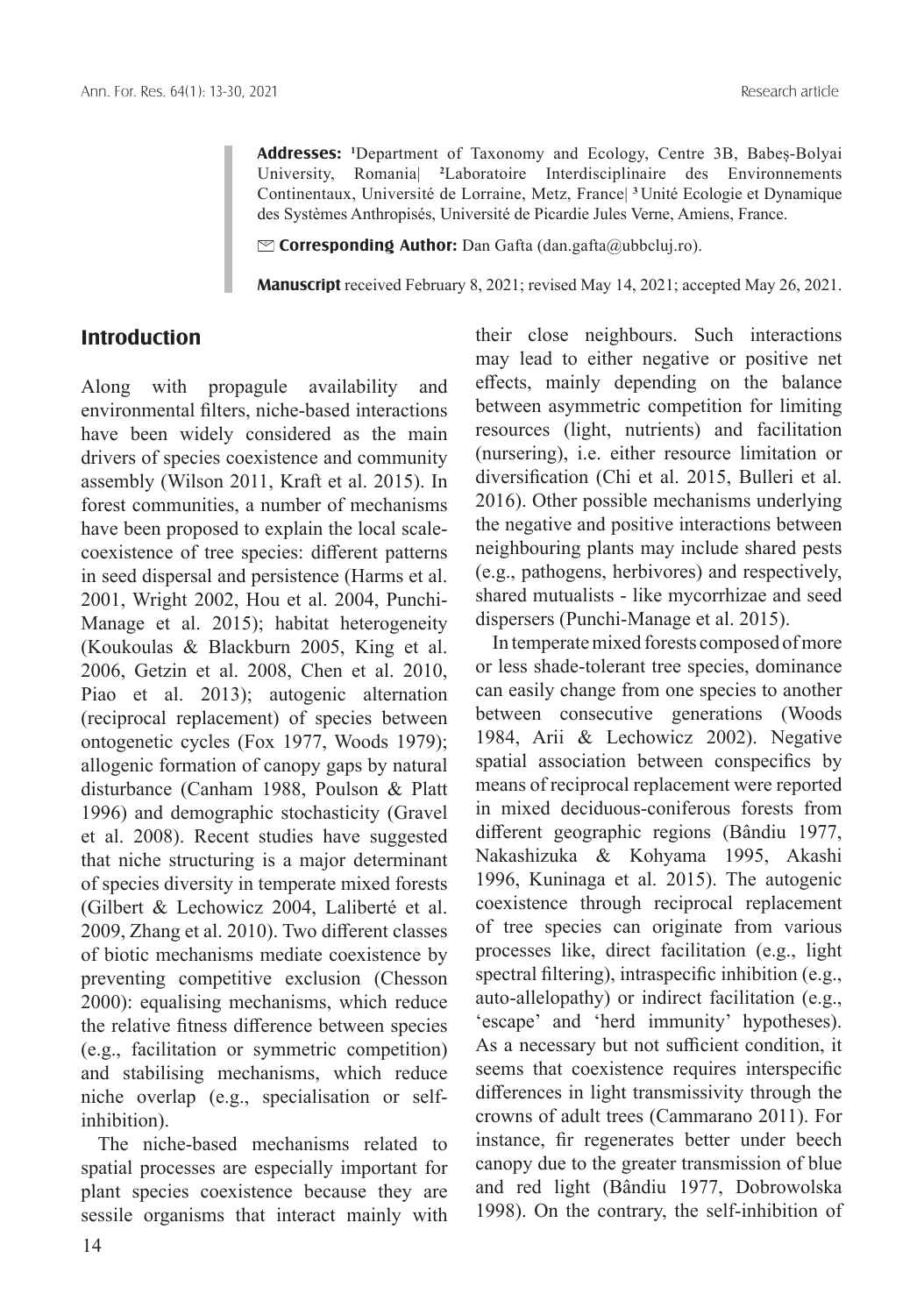fir saplings through auto-intoxication has been documented in pure silver fir stands (Becker & Drapier 1984, 1985).

The 'escape hypothesis' or 'conspecific negative density/distance-dependence' (CNDD) assumes that, because the dispersed seed density is typically highest near the parent tree, specialised enemies (pathogens, herbivores) accumulate and reduce seedling establishment near conspecific trees, resulting in lower intraspecific aggregation (Comita et al. 2014). Recent studies brought evidence of CNDD as being an important driver of species coexistence in temperate oldgrowth forests (Getzin et al. 2008, Johnson et al. 2014, Kuang et al. 2017), including mixed coniferous-deciduous forests (Nakashizuka & Kohyama 1995, Hiura & Fujiwara 1999, Kotanen 2007, Bai et al. 2012, Piao et al. 2013). The 'herd immunity hypothesis' gives a similar explanation of the reciprocal replacement of trees species but from a different angle: it predicts that high local species diversity confers protection from natural enemies by rendering it more difficult for specialist natural enemies to locate the target plants (Wills et al. 1997). If both the escape and herd immunity theories hold, there should be a tendency toward high spatial mingling of tree species and ultimately, a high local species diversity (Blundell & Peart 2004, Volkov et al. 2005, Swamy et al. 2011, Pommerening & Uria-Diez 2017).

The approach based on distance-dependent analyses can be also employed to assess the performance of a focal tree based on the characteristics of its nearest neighbours. Usually, the target tree growth and/or survival is analysed as a function of the size and distance from the neighbours (Wagner & Radosevich 1998, Canham et al. 2004, Kunstler et al. 2016), but the taxonomic identity of the latter has been shown to be equally important (Uriarte et al. 2004). If the net effect of the nearest neighbours on the focal trees is not null, then spatial structure in local species richness may emerge (Lieberman & Lieberman 2007). Since positive and negative interspecific

interactions can cause local maxima and respectively, minima in species richness, the analysis of individual species-area relationship (ISAR) may reveal the taxonomic identity of the so-called diversity 'accumulators' and respectively, 'repellers' (Wiegand et al. 2009). Finally, the third category includes the socalled 'neutral species', which do not display patterns (peaks or saddles) in neighbourhood species richness and are presumably related to stochastic assorting (Wiegand et al. 2007). Species displaying high-diversity neighbourhoods may indicate a preponderance of positive interspecific interactions or strong CNDD, while species with low-diversity neighbourhoods may indicate dominance of inhibitory effects on heterospecific neighbours or strong conspecific positive densitydependence. As a consequence, the proportion of diversity 'repellers' and 'accumulators' within a community could shed light on the mechanisms ruling coexistence in tree communities (Espinosa et al. 2015).

The 'spatial segregation hypothesis', which involves negative spatial association between heterospecific individuals, can also be related to species coexistence (Pacala & Levin 1997). Intraspecific aggregation of juveniles (due to limited seed dispersal or gap-based regeneration niche) leads to interspecific segregation, which in turn prevents the exclusion of competitively inferior species (Stoll & Prati 2001), thereby promoting species diversity. At later life stages, stable coexistence of tree species can be achieved by 'positive complementary effects' that arise owing to great niche differentiation (Cavard et al. 2011, Lasky et al. 2014, Forrester & Bauhus 2016). Several mechanisms may be responsible for such effects, like reduction in crown interference due to spatial stratification (Pretzsch 2014) or improved nutrient availability by virtue of more efficient exploitation of soil resources (Rothe & Binkley 2001).

The main goal of this study was to search for spatial dependence and neighbourhood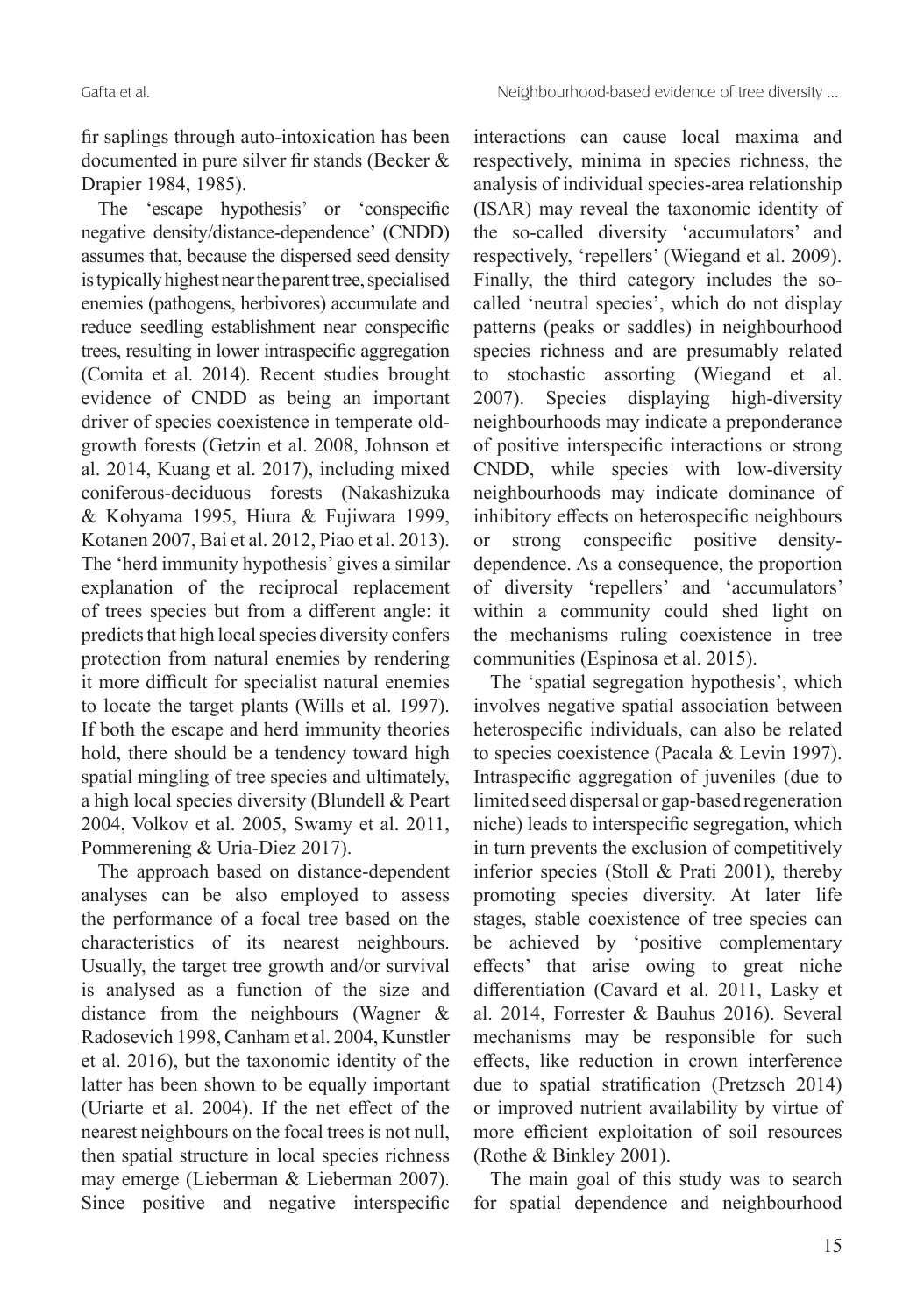patterns across/within tree species and size classes in an old-growth, mixed beech-firspruce forest, in order to test hypotheses about the underlying mechanisms of autogenic species coexistence. We hypothesized that local tree species diversity could be promoted and maintained by: i) facilitative interactions between heterospecific saplings in the shaded understorey; ii) effects of conspecific negative distance-dependence, self-inhibition and positive interspecific interactions between trees and saplings; iii) positive complementarity effects between canopy trees.

Assuming that such deterministic mechanisms of autogenic species coexistence exert stronger effects than negative interspecific interactions in self-regenerating, stable, old-growth mixed forests, we expected to observe (at small spatial scales) patterns of aggregation/segregation or positive/negative association between heterospecific/conspecific individuals, and negative neighbourhood effects of trees on the growth of conspecific saplings. By reference to appropriate null models of spatial point pattern, we analysed: i) the distribution of conspecific saplings for testing the spatial segregation hypothesis; ii) the distribution of saplings of each species with respect to their conspecific/heterospecific trees for testing the reciprocal replacement hypothesis, and iii) the individual tree speciesarea relationship and tree species mingling for testing the diversity accumulator/repeller hypothesis and respectively, the positive complementarity effects. In addition, we estimated the effect of the nearest conspecific/ heterospecific tree size on the height of focal saplings for testing the hypothesis of asymmetric competition.

## **Materials and Methods**

## **Study area**

The Codrul Secular Slătioara forest reserve (47°27′N; 25°37′E) lies in the Rarău Mountains (Eastern Carpathians, Romania) between 800 and 1510 m above sea level (Fig. 1). The climate is temperate-continental with mean annual temperatures between 3.9 and 5.8°C and mean annual precipitation ranging from 700 to 810 mm (Duduman et al. 2014). The forest reserve was created in 1941 and covered an area of 854.3 ha until in 2006, when it was extended to 1064.2 ha. The mixed forest canopy is formed of European beech (*Fagus sylvatica*), silver-fir (*Abies alba*) and Norway spruce (*Picea abies*), except in the upper montane stands (over 1350 m of elevation) that are beyond the beech altitudinal range.

The investigations were undertaken on a mild (25%) north-western slope covered by rendzina soils, at an elevation of about 830 m a.s.l. By reference to living plants only, the beech was by far the most abundant tree species in both over- and under-storey (67%), followed by spruce (24%) that rarely reached the uppermost level of the forest canopy (Table 1). The fir had a modest share of 9% and was poorly represented in the understorey, in spite of the fir trees having cumulated the largest basal area and being on average the tallest among the three species (Table 1). In terms of proportion of dead standing individuals in each species population, spruce was ranked first (22.7%), followed by fir (9.8%) and beech (only 4.8%). Overall, the tree population structure was uneven but also heterogeneous throughout the Slătioara forest (Cenușă et al. 2002), and in particular, the study stand featured a low number of trees in the middle size classes (Schnitzler et al. 2004). According to the forest classification on ecosystemic bases by Doniță et al. (1990), the study stand can be assigned to the forest ecosystem type 2316, characterised by highly to moderately productive spruce-beech-fir stands, developed on eu-mesobasic brown or rendzinic soils, well balanced in terms of water supply, featuring a mull-moder humus type and a herbaceous layer of *Oxalis-Dentaria-Asperula* type.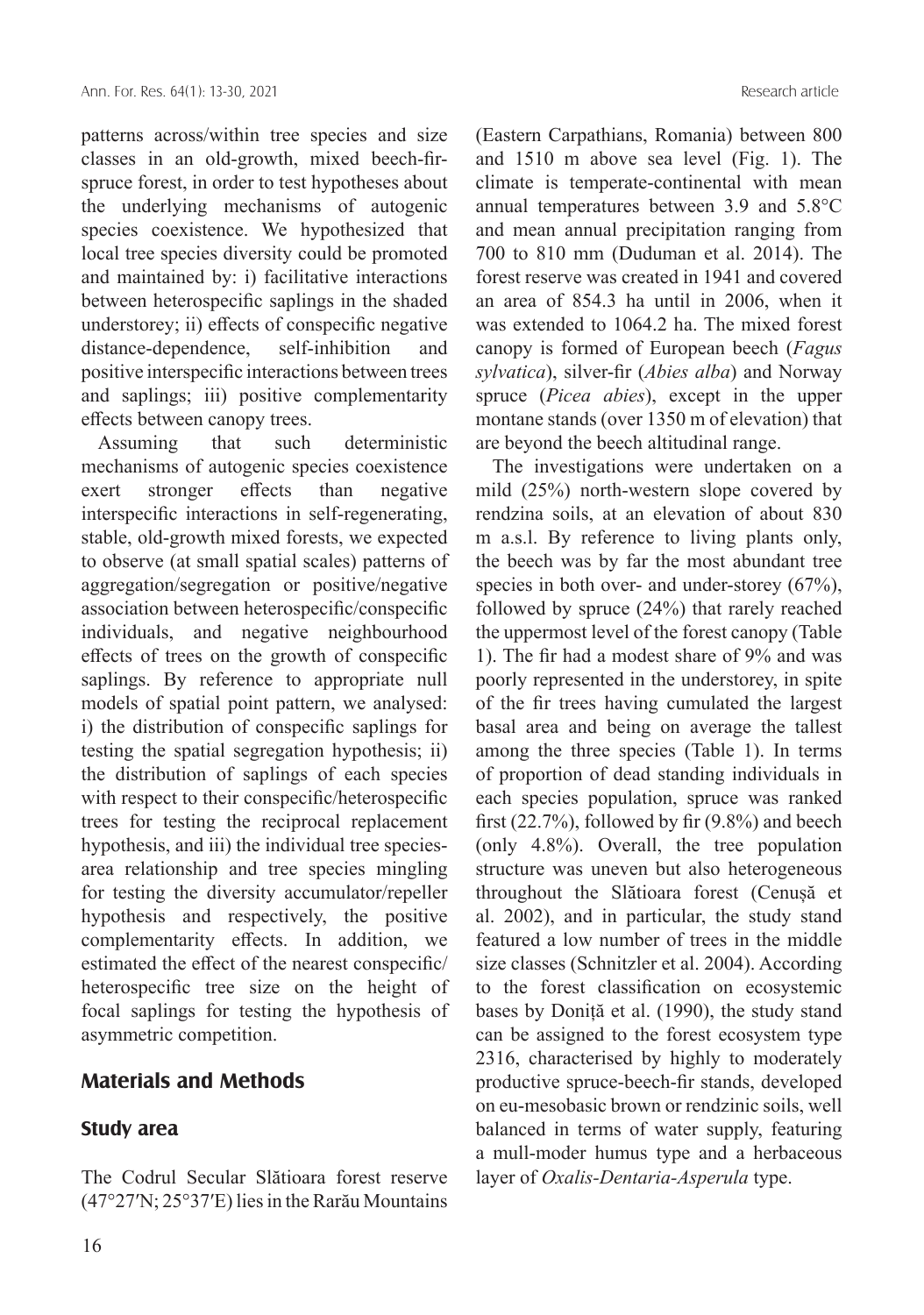

**Figure 1** Geographic location of the Codrul Secular Slătioara forest reserve (left) and the approximative placement of the inventoried plot within the protected area (right).

| Table 1 Summary statistics of the population size and allometry of the living plants (seedlings excluded) by |  |  |
|--------------------------------------------------------------------------------------------------------------|--|--|
| tree species in the study forest stand.                                                                      |  |  |

| Variable              | <b>Statistics</b> | Fir             | <b>Beech</b>    | Spruce          |
|-----------------------|-------------------|-----------------|-----------------|-----------------|
| Density (N/ha)        | <b>Sum</b>        | 154             | 1154            | 413             |
| Basal area $(m^2/ha)$ | Sum               | 31.9            | 17.8            | 8.2             |
|                       | Range (min - max) | $3.2 - 114.5$   | $3.2 - 79.3$    | $3.2 - 116.8$   |
| Diameter (cm)         | Median            | 28.1            | 4.8             | 6.3             |
|                       | Mean $\pm$ SD     | $42.9 \pm 38.2$ | $13.5 \pm 16.9$ | $10.3 \pm 17.4$ |
|                       | Range (min - max) | $1.0 - 48.0$    | $0.1 - 38.0$    | $0.9 - 51.5$    |
| Height $(m)$          | Median            | 12.5            | 3.7             | 2.9             |
|                       | Mean $\pm$ SD     | $18.0 \pm 16.9$ | $6.4 \pm 8.3$   | $4.4 \pm 7.2$   |

## **Data collection**

The field work was carried out in 2001 within a 40 x 60 m rectangular plot circumscribed to a relatively homogeneous area in terms of site conditions and stand physiognomy, and located (at that time) within the buffer zone of the forest reserve. The long sides of the plot were placed along the steepest slope path, i.e. perpendicular to the contour lines.

The height and Cartesian coordinates (with respect to one plot corner) of all living and dead standing tree species individuals (except seedlings) were measured using a

clinometer and respectively, a tape ruler. In addition, the stem girth at breast height (1.30 m) was measured on all individuals that were at least 1.50 m tall. Two size classes were distinguished based on trunk thickness, i.e. individuals displaying a stem girth of at least 10 cm (DBH  $> 3.2$  cm) were considered trees, whereas all others were included in the category of saplings.

#### **Data analysis**

We used point pattern analyses of fully mapped plant locations to explore the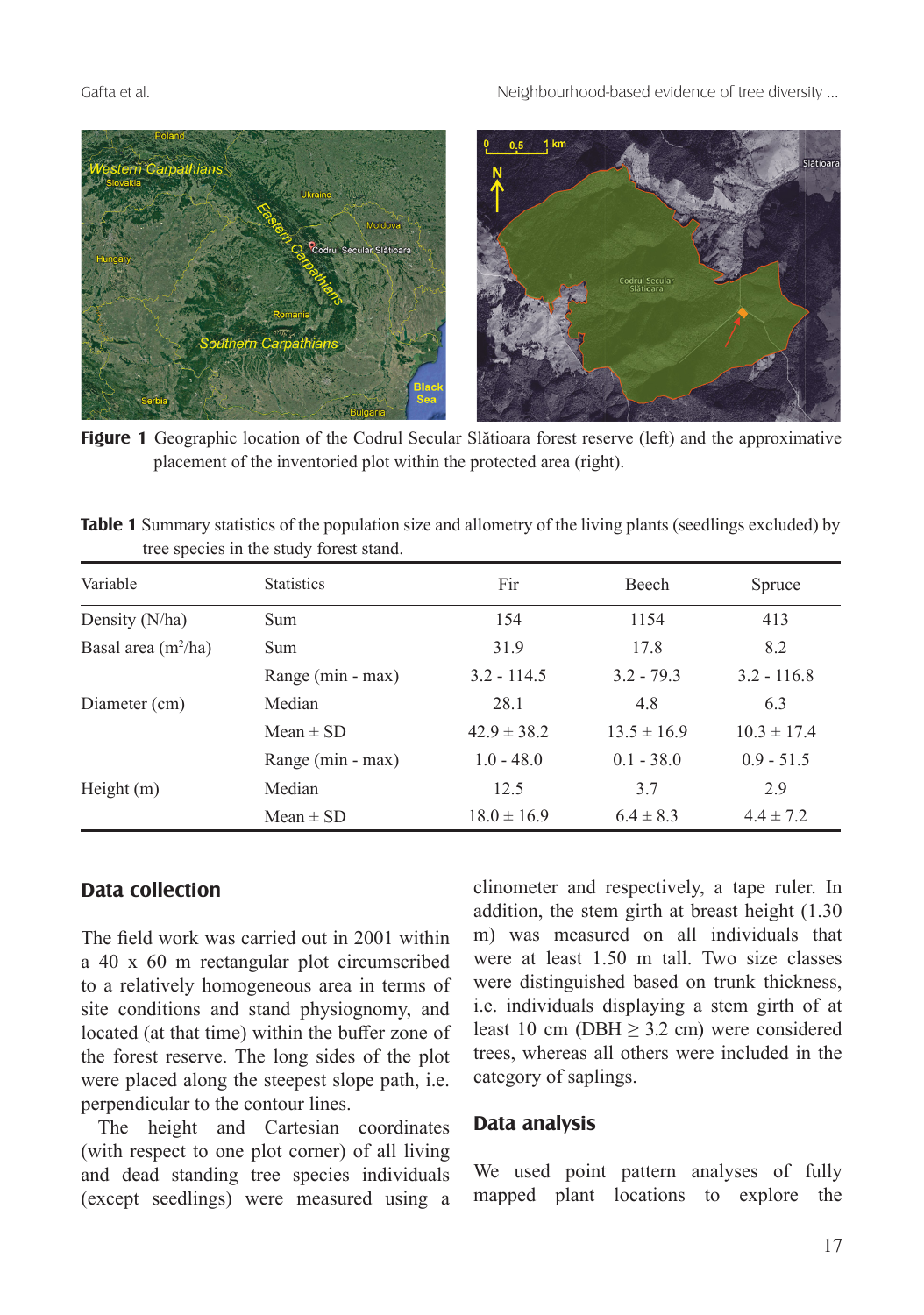univariate and bivariate spatial patterns in the distribution of individuals (Wiegand & Moloney 2014). The univariate analysis was employed on conspecific saplings to test the spatial segregation hypothesis. The bivariate analysis was performed on saplings relative to their conspecific or heterospecific trees, in order to test the auto-inhibition or the CNDD hypothesis, respectively. In the spatial point pattern analysis we used the pair-correlation function  $g(r)$ , which is a second-order statistic that employs the probability of observing a pair of points separated by a distance *r*  (Illian et al. 2008). We computed the  $g(r)$ distributions applying a lag distance of 0.5 m over a maximum range of 20 m (i.e., half the minimum side of the plot).

Neighbourhood effects on tree species richness and mingling were tested using species-by-all-species analyses, which integrate across all species around a focal species and are more likely to detect effects of biotic interactions than species-by-species analyses (Punchi-Manage et al. 2015). The individual species-area relationship (ISAR) estimates the change in species richness with increasing area and distance from heterospecific neighbours to target species individuals by integrating the spatial structure of individuals (Wiegand et al. 2007, Wiegand & Moloney 2014). Depending on the occurrence or absence of local minima or maxima of species richness with respect to a null model, the ISAR approach allows the grouping of target species in (diversity) accumulators, repellers and neutrals (Wiegand et al. 2007). The mingling index (M) is a measure of interspersion of trees of different species and is defined as the proportion of the *n* nearest neighbours that do not belong to the same species as the reference tree (Pommerening & Grabarnik 2019). If the nearest neighbours and the target tree always share the same species, then  $M = 0$  (minimum intermingling), else if all neighbours are always taxonomically different from the target tree species, then  $M = 1$  (maximum intermingling).

The significance of all previously mentioned

distributions or statistics (i.e., g(*r*), ISAR and M) was assessed through simulations of (density constrained) random distribution of trees or saplings, in order to account for possible (undesirable) effects of habitat patchiness, stand history and dispersal limitation that can induce non-random patterns in the spatial disposal of individuals, irrespective of biotic interactions (Wiegand et al. 2007, Rayburn & Wiegand 2012, Baddeley et al. 2014, Espinosa et al. 2015, Tsai et al. 2015). To account for large variation in tree density within the plot, we only used inhomogeneous Poisson processes along with the Ripley's isotropic edge correction in simulating the null models of spatial independence. The tree or sapling density throughout the plot was computed nonparametrically by employing the Epanechnikov kernel estimators of the intensity function with the option for Jones-Diggle improved edge correction (Diggle 2010, Wiegand & Moloney 2014).

In the univariate  $g(r)$  analysis, the null hypothesis was simulated through the random (but density-constrained) spatial disposal of conspecific saplings (Baddeley et al. 2015). The null model used for testing the significance of the bivariate  $g(r)$  and ISAR was the independence of the two spatial point pattern types (across size classes and/ or species), i.e. no spatial interaction between them (Baddeley et al. 2015). The simulations corresponding to the last null model were performed by randomly reallocating the spatial position of neighbouring saplings with punctual probabilities derived from the estimated density (intensity), while keeping the spatial arrangement of saplings or trees of focal species fixed (Wiegand & Moloney 2014). Finally, the significance of the observed M index values was tested through the null model of random labelling (independence between marks and points), that is by shuffling the taxonomic identity of trees while keeping the number and spatial position of trees in each species constant (Baddeley et al. 2015).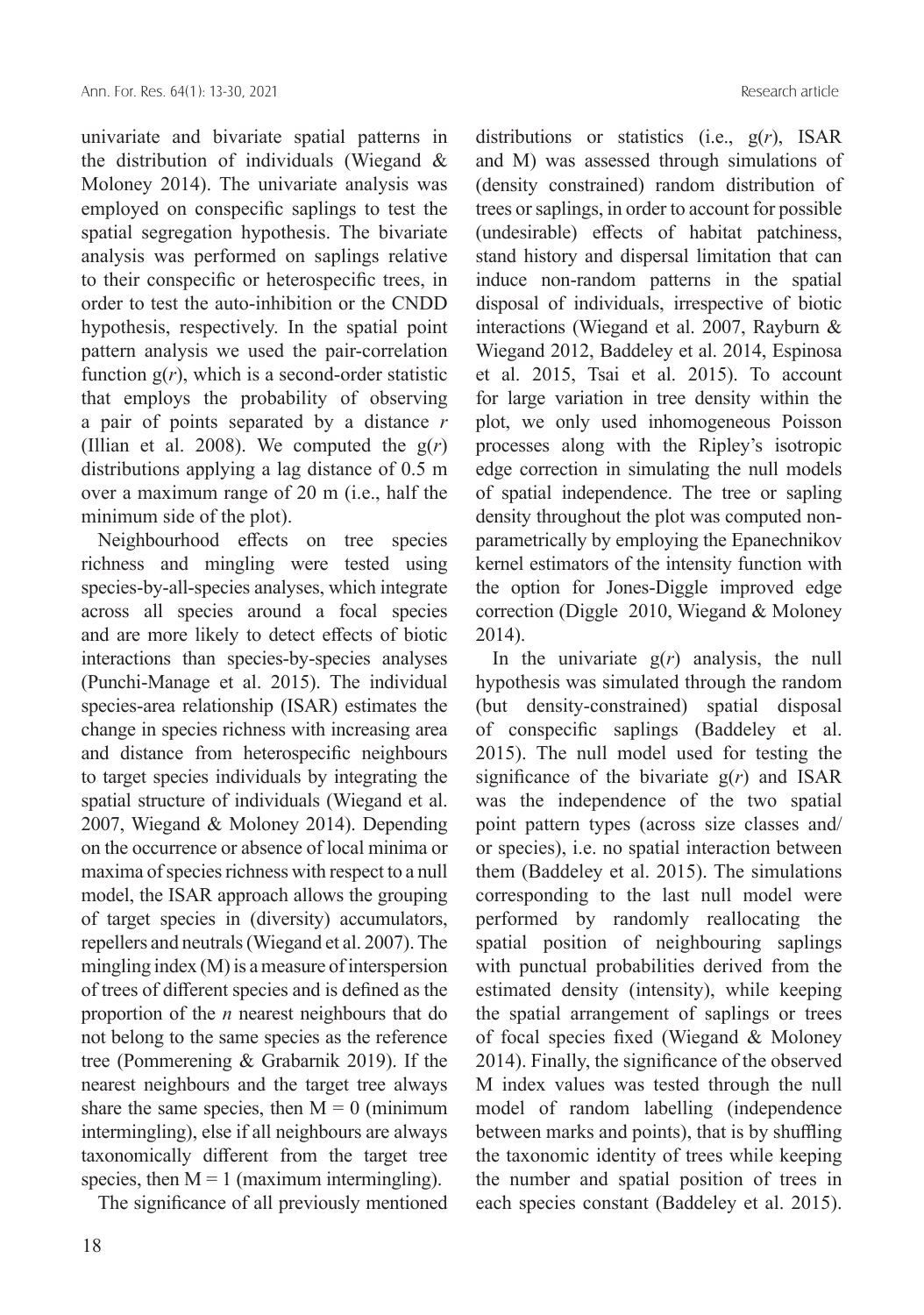Two-sided, pointwise envelopes for the observed  $g(r)$ , ISAR and M distributions were generated from 999 Monte Carlo simulations and an overall goodness-of-fit (GoF) test was performed (Loosmore & Ford 2006).

To describe the neighbourhood interference of trees on the target sapling, we employed the Weiner's (1984) measure (*W*):

$$
W = \sum_{i=1}^{n} \frac{S_i}{d_i^2}
$$

where *n* is the total number of neighbours,  $d_i$ is the distance from the target sapling to the *i*-th neighbouring tree and  $s_i$  is the size of the *i*-th neighbouring tree. The size of trees was roughly estimated by reference to the volume of a cone whose dimensions were equal to the tree's diameter and height. We calculated the *W* values for each neighbouring tree species separately by considering only the nearest conspecific and heterospecific trees (*n*=1). In the rare cases in which the focal sapling was taller than one of the neighbouring tree, the corresponding *W* measure was equalled to zero.

Generalised linear mixed models (GLMMs) were employed to analyse the sapling height in each species as a function of the interference from each of the nearest neighbouring, conspecific and heterospecific trees, while controlling the influence of spatial autocorrelation (Bolker et al. 2009). The latter was handled through a residual random component with an anisotropic power covariance structure, which provided the best fitting results and could account for possible differences induced by the terrain slope. The negative binomial distribution along with a loglink was employed in GLMMs for adjusting the conditional probability distribution of the response variable (i.e., sapling height). The goodness-of-fit of each model was assessed through the generalised chi-square divided by the degrees of freedom (Gen. Chi-sq/DF).

Both living and dead individuals were considered in g(*r*), ISAR and species mingling analyses, as the allometric measures were not involved in computations. On the contrary, only living individuals were considered in the neighbourhood interference analysis through GLMMs.

Because the total number of fir saplings was too low (seven living and one dead), the results of analyses involving their spatial point pattern exclusively or their allometric characteristics were either incomplete or biased, and hence were not reported.

All numerical analyses were performed in R v3.6.3 environment (R Core Team 2020) using the packages 'spatstat' (Baddeley et al. 2020), 'idar' (de la Cruz 2019) and 'spatialsegregation' (Rajala 2019), except for GLMMs that were run in SAS/STAT 9.4 (SAS Institute Inc. 2014).

# **Results**

A weak but significant aggregation of beech saplings was detected only at 1 m-scale (Fig. 2a). At larger scales, the distribution of beech saplings was not significantly different from the null model. The spruce saplings were randomly distributed at all scales (Fig. 2b).

Saplings of any species did not show significant spatial patterns with respect to their conspecific (Fig. 3a-c) or heterospecific trees (Fig. 3d-i).

Within 4 m-neighbourhood of beech saplings, a higher taxonomic sapling richness than expected under the null hypothesis was detected (Fig. 4a). Instead, the individual species-area relationships (ISARs) corresponding to the fir and spruce saplings were not significantly different from their simulated counterparts (Fig. 4b-c). When the trees and saplings were considered as focal and respectively, target individuals, the ISARs built for the three species (beech, fir and spruce) were all fully embedded within the corresponding simulation envelopes (Fig. 4d-f).

A significant, positive, spatial association between trees species was detected at scales larger than 10 m around the beech trees, as indicated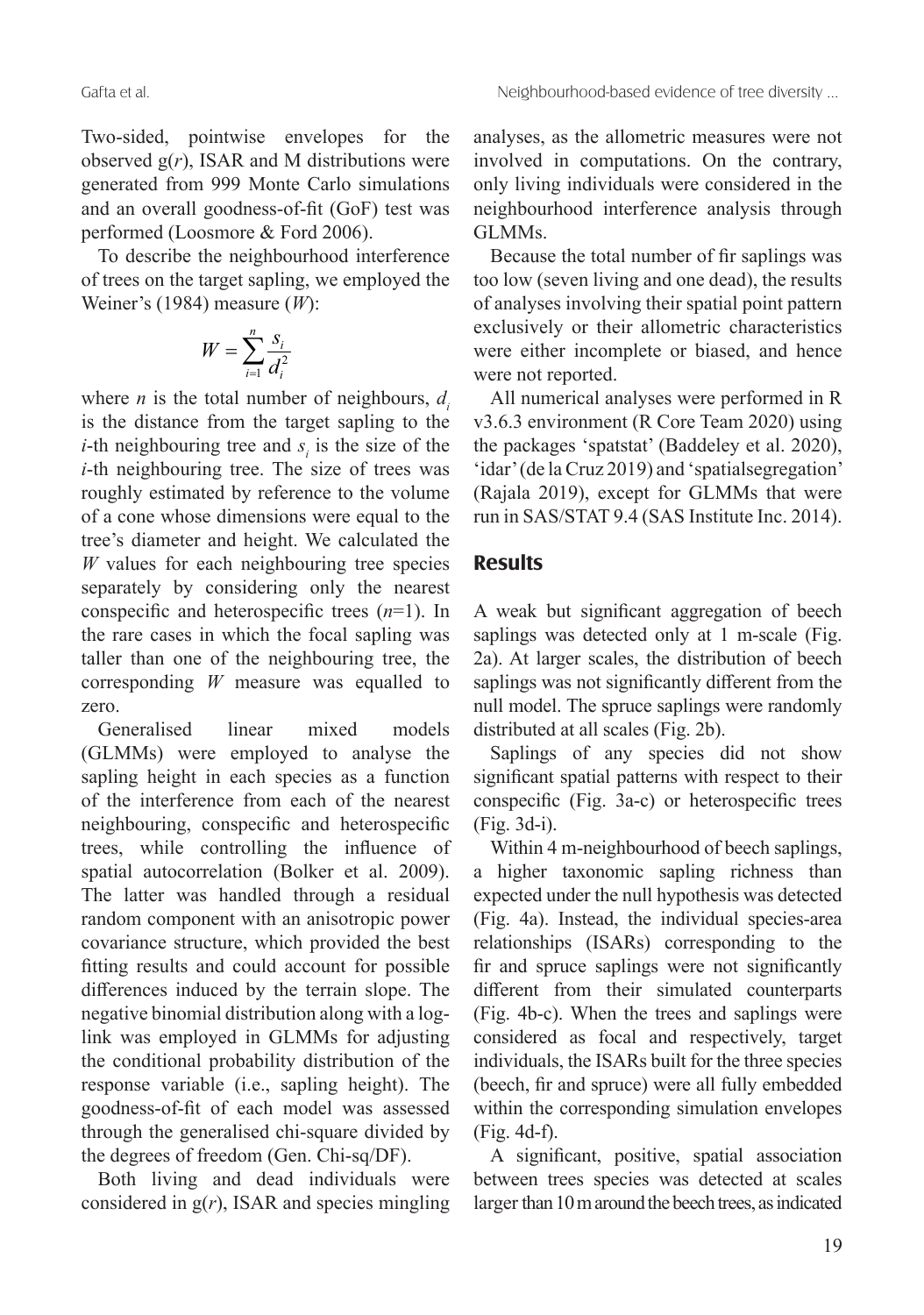by the large observed values of the mingling index compared to the simulated values (Fig. 5a). An opposite pattern was detected within a radius of 4 to 17 m around the spruce trees, that is a significant, negative, spatial association between the three species (Fig. 5b). Finally, no significant spatial association between the three species was observed in the neighbourhood of fir trees (Fig. 5c).

The height of beech saplings was significantly, negatively affected by the interference from the nearest conspecific tree, whereas the negative effects of the nearest fir and spruce tree were not significant (Table 2). On the contrary, the nearest spruce tree displayed a significant, positive effect on the height of conspecific saplings (Table 2). The nearest beech exerted a nonsignificant, negative effect on the spruce sapling height, whereas the neighbourhood effect of the nearest fir tree was almost null (Table 2).

**Table 2** Standardised coefficients associated with the (fixed) interference effects (*W*) of the nearest neighbour beech, fir and spruce tree on the height of beech (*n*=156) and spruce (*n*=37) saplings. The goodnessof-fit of each GLMM is reported in the last row

| Response           |                        | Sapling height         |  |  |
|--------------------|------------------------|------------------------|--|--|
| Predictors         | <b>Beech</b>           | Spruce                 |  |  |
| $W$ (beech trees)  | $-1.282**$             | $-0.372$ <sup>ns</sup> |  |  |
| $W$ (fir trees)    | $-0.522$ <sup>ns</sup> | $-0.006$ <sup>ns</sup> |  |  |
| $W$ (spruce trees) | $0.084$ <sup>ns</sup>  | $0.494*$               |  |  |
| Intercept          | 0.992                  | 0.446                  |  |  |
| Gen. Chi-sq/DF     | 1.00                   | 1.10                   |  |  |

\*\*  $0.001$  <p < 0.01; \* 0.01 <p < 0.05; <sup>ns</sup> non-significant



**Figure 2** Empirical distribution of the univariate pair-correlation function g11(*r*) associated with the spatial distribution of beech **(a)** and spruce **(b)** saplings. The grey area represents a 99.9% simulation envelope based on a heterogeneous Poisson null model.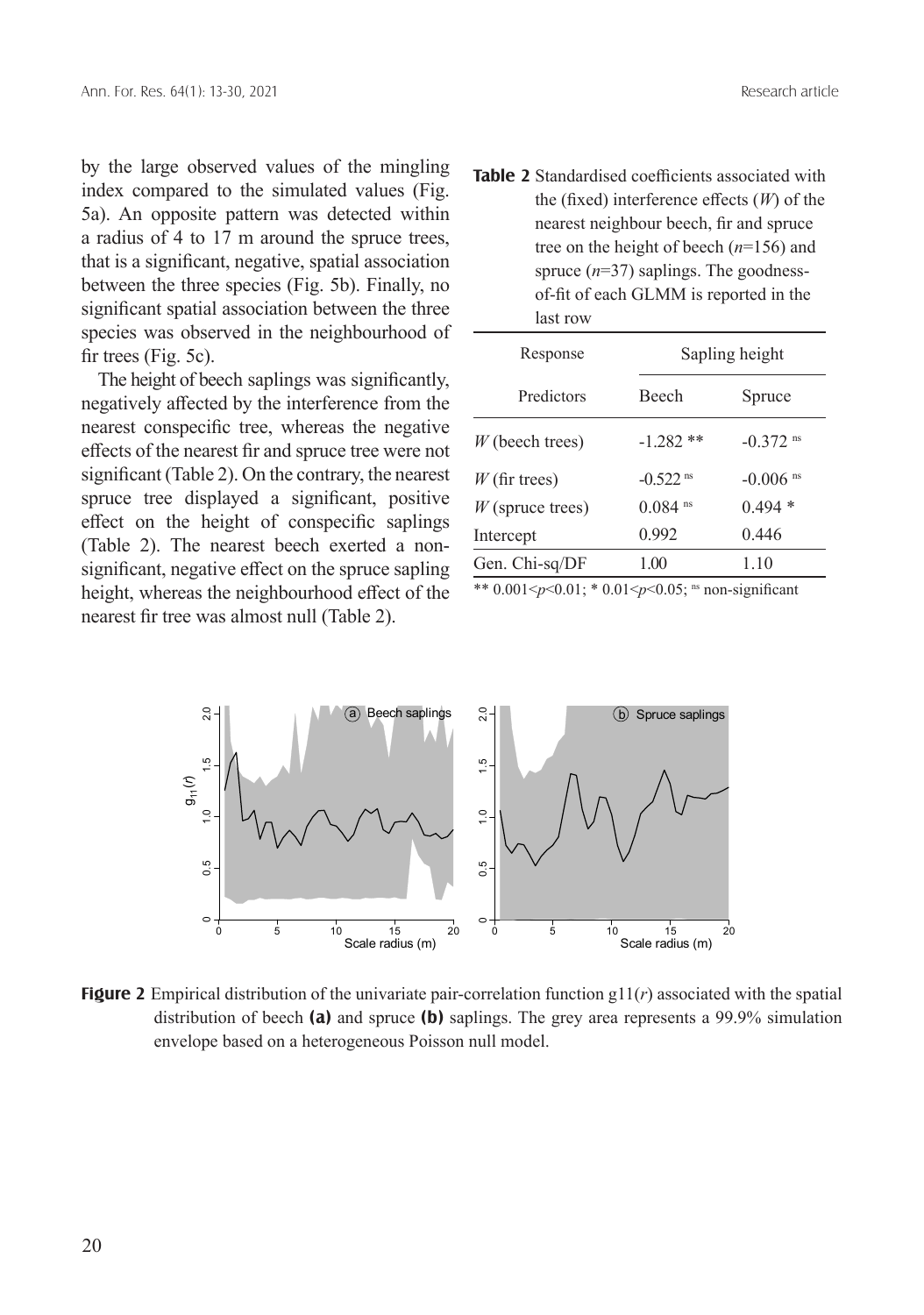

**Figure 3** Empirical distribution of the bivariate pair-correlation function g12(*r*) associated with the spatial distribution of beech, fir and spruce saplings with respect to their conspecific **(a-c)** and respectively, heterospecific **(d-i)** trees. Simulation envelopes (in grey) as in Fig. 1.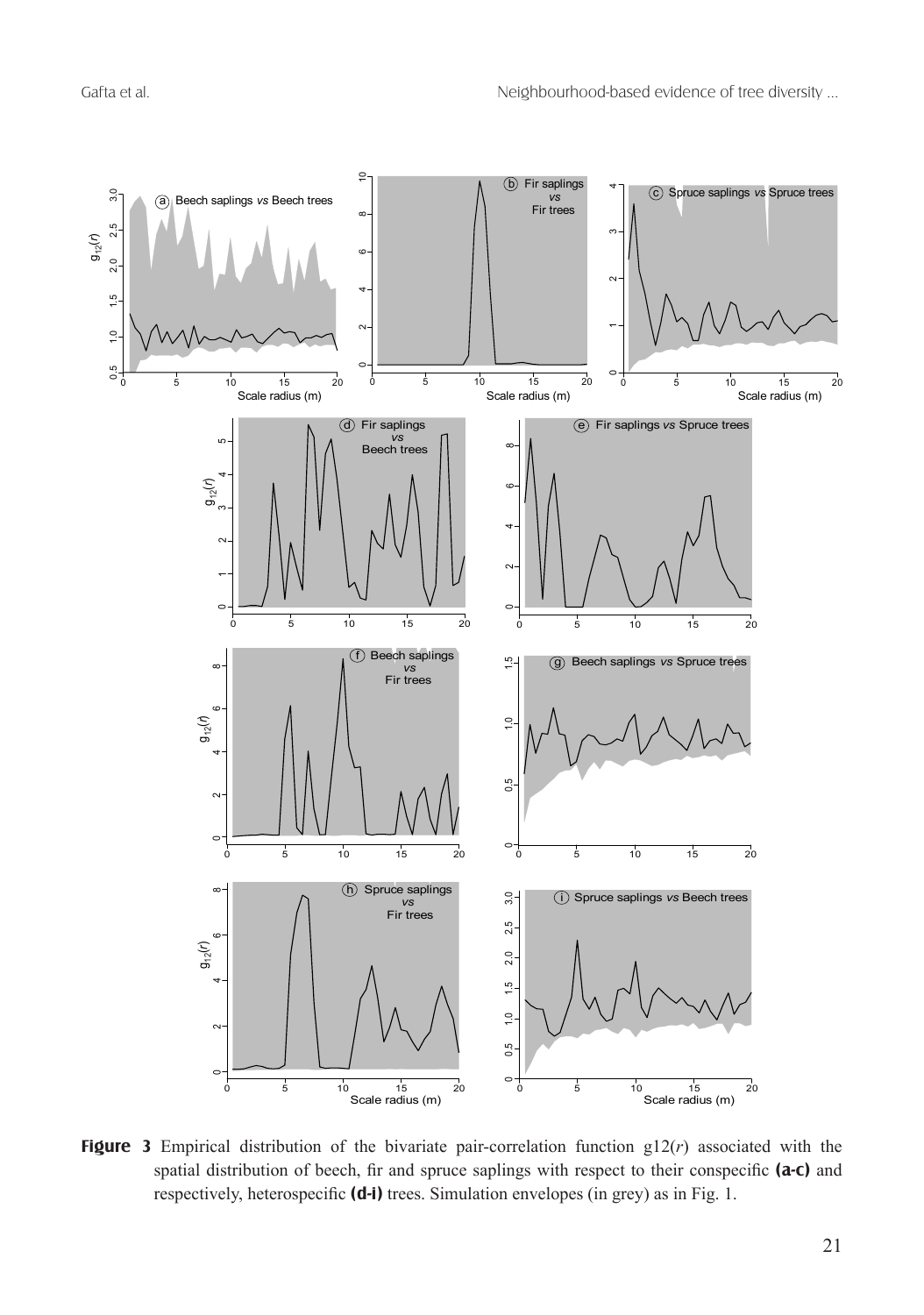

**Figure 4** Observed individual species-area relationships (ISARs) built within-saplings **(a-c)** and acrosssize classes **(d-f)** by using every possible focal species. The number of species on the Y axis includes the focal species (size class). The statistics (*u*) of the goodness-of-fit test is displayed for significance validation. Simulation envelopes (in grey) as in Fig. 1.



**Figure 5** Empirical distribution of the mingling index (M) by neighbourhood radius built for trees only by using the beech **(a)**, fir **(b)** and spruce **(c)** as focal species. The statistics  $(u)$  of the goodness-of-fit test is displayed for significance validation. The grey area represents a 99.9% simulation envelope based on the null model of random labelling. The envelopes are truncated at large scales because of the null variance (equal observed and simulated values of the mingling index).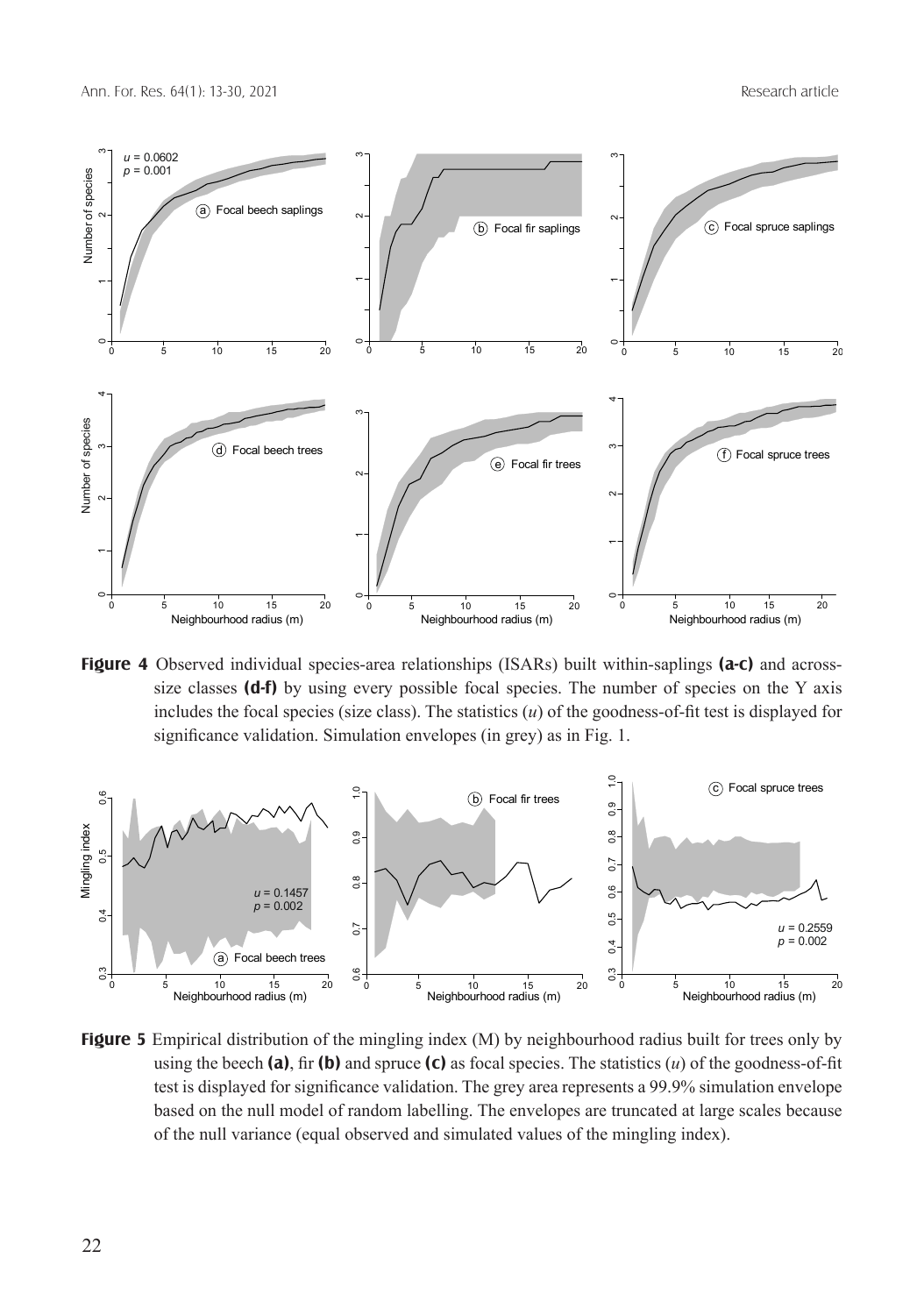# **Discussion**

The monospecific distribution of either beech or spruce saplings did not support the spatial segregation hypothesis, which was found to explain the tree species coexistence in other temperate mixed forests (e.g., Wang et al. 2010, Zhou et al. 2019). Our results are, to some extent, unexpected as both beech and spruce are known to regenerate regularly within canopy gaps (Nagel et al. 2006, Paluch et al. 2019). Beech is a typical gap-filler capable of rapid crown enlargement (Nagel et al. 2010, Janík et al. 2016), whereas spruce is an early and competitive coloniser of canopy openings (Jonášová & Prach 2004).

We did not find evidence of conspecific negative distance/density dependence (CNDD) as no spatial segregation was detected between saplings and trees of any species. However, Janík et al. (2014) and Petrițan et al. (2015) reported spatial segregation between juvenile and mature beech individuals in old-growth beech-fir forests in western and southern Carpathians, respectively. Likewise, Kuninaga et al. (2015) and Ramage & Mangana (2017) found evidence of CNDD in *Fagus crenata* growing in mixed conifer-hardwood forests and respectively, in *Fagus grandifolia*-dominated, mixed hardwoods. Unfortunately, we could not test for CNDD in fir distribution because of the low number of saplings. Many studies reported the decline of fir populations in mixed stands due to poor seedling recruitment and sapling survival (Diaci et al. 2011, Szwagrzyk et al. 2012, Paluch & Jastrzębski 2013, Janík et al. 2014, Keren et al. 2014, Parobeková et al. 2018). It seems that not plant-plant interactions are responsible for the regression of fir in mixed stands, but rather a series of other factors among which high accumulation of beech litter (Simon et al. 2011, Janík et al. 2014) and damage by ungulates (Vrška et al. 2009, Klopcic et al. 2010). However, none of these factors seemed to have been acting in the study forest area.

In spite of the well-documented process of reciprocal replacement between beech and fir in mixed forests (Bândiu 1977, Heiri et al. 2009, Vrška et al. 2009, Diaci et al. 2010, Nagel et al. 2010), we did not observe advance regeneration of beech/fir saplings in the neighbourhood of fir/beech trees, which is in accordance with the findings from southern Carpathians (Petrițan et al. 2015). Similar independent spatial distributions between trees and saplings were also revealed at the other two pairs of species: spruce/beech and fir/spruce. Possibly, the demographic heterogeneity and stochasticity may have distorted the ecological response at species level (Hurtt & Pacala 1995) and may have diluted the spatial patterns in tree species distribution making them weak or undetectable (Gravel et al. 2008). On the other hand, a number of studies documented the positive effects of beech trees on fir regeneration (Dobrowolska & Veblen 2008, Vrška et al. 2009, Paluch et al. 2016, Paluch et al. 2019).

At sapling stage, only beech displayed significant diversity patterns in its neighbourhood. The apparent role of diversity accumulator of beech saplings cannot be attributable to segregation as such a pattern was not revealed in the distribution of beech recruits. Higher than expected tree species richness in the neighbourhood of beech saplings is in accordance with the positive, although weak, correlations between seedling densities in the beech-fir and beech-spruce mixtures, as reported by Paluch et al. (2019), and might be indicative of net positive interactions or favourable microsites (e.g., gaps) for multiple species regeneration (Wiegand et al. 2007, Espinosa et al. 2015). Due to their relatively small size, it is unlikely that the beech saplings have acted as nurse plants (direct facilitation) with respect to fir and spruce saplings, but some sort of indirect facilitation cannot be excluded. For instance, a plausible explanation could be the herd protection (immunity) theory, i.e. enhanced survival linked to a reduced risk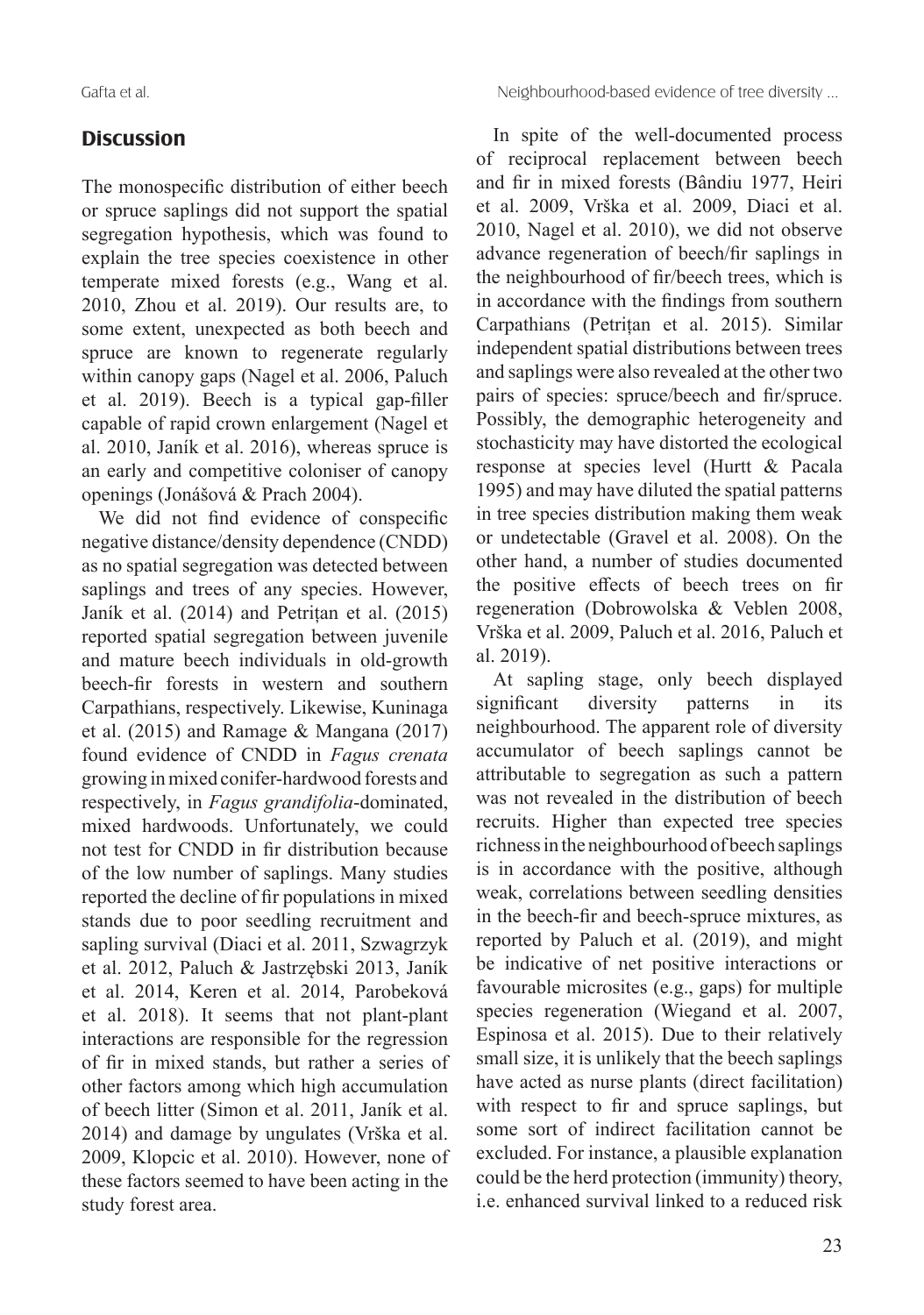of transmission of species-specific pests and pathogens because of the reduced intraspecific density in more diverse assemblages (Peters 2003, Comita et al. 2010).

At tree stage, none of the three species showed either accumulator or repeller patterns in their neighbourhood with respect to sapling species richness. The fact that beech trees do not act as diversity accumulators, like their juveniles, may be caused by the shift in habitat preferences during their ontogenetic development (e.g., large individuals require more resources and are more competitive) and/ or by the different environmental conditions under which the recruitment of trees and saplings occurred (Espinosa et al. 2015). The predominance of neutral diversity patterns in the ISAR analyses points to several possible explanations: existence of environmental filters, i.e. species responding to some kind of environmental heterogeneity (Espinosa et al. 2015); contrasting interactions that average each other out, i.e. null balance of positive and negative interactions (Wiegand et al. 2007, Punchi-Manage et al. 2015); demographic stochasticity due to local disturbance, like those produced by herbivores, pathogens or weather extremes (Wiegand et al. 2007, Gravel et al. 2008). Various authors claimed that, in accordance with the neutral theory (no species interactions), the ecological drift, dispersal limitation and speciation alone can explain the maintenance of tree diversity at local scales, independent of species functional traits (Chave et al. 2002, Hubbell 2006).

Signals of positive and negative interspecific association were found in tree-sized beech and spruce, respectively. The relatively high values of mingling index observed in overstorey beech trees is very likely linked to the status of diversity accumulator revealed in beech saplings. Niche complementarity in root foraging, shade-tolerance, leaf persistence and crown growth architecture may also explain the positive association between beech and the two conifer species in the forest canopy. Bolte et al. (2013) demonstrated that beech can adopt a flexible root foraging strategy to access soil resources less exploited by spruce, which instead maintains a conservative strategy by keeping a shallow vertical fine root distribution. Such positive complementary effects are partly responsible for the tendency of large trees towards high species mingling, as revealed in several mixed forests across Europe (Pommerening & Uria-Diez 2017). Nevertheless, we found evidence of avoidance effects in spruce trees due to negative association patterns with respect to the other two species. Several mechanisms may have led to such a poor species interspersion. First, the spruce trees displayed a positive effect on the growth of their conspecific saplings (see the next paragraph). Second, the spruce roots and litter deteriorate the edaphic conditions under which the beech and fir saplings could grow sustainably, i.e. by water and base cation depletion, and raw humus accumulation from and respectively, in the topsoil (Thelin et al. 2002, Paluch & Gruba 2012, Paluch et al. 2016). Third, despite being less shade-tolerant, spruce possesses some eco-physiological traits that translate in competitive advantages with respect to beech and fir: priority effects gained by the early colonisation of canopy openings (Jonášová & Prach 2004); best establishment on thick humus layers and coarse woody debris (Szewczyk & Szwagrzyk 1996, Orman & Szewczyk 2015); highest rates of height growth (Stăncioiu & O'Hara 2006).

Only neutral neighbouring effects of trees on the vertical growth of heterospecific saplings were detected in the study stand. On the contrary, significant interactions were revealed between saplings and their nearest parent trees. Like other studies performed in similar mixed forests from central Europe (Bosela et al. 2015, Mina et al. 2018), we observed a suppression in vertical growth of beech saplings in the neighbourhood of conspecific trees. Many studies demonstrated the low self-tolerance of beech (being a strong self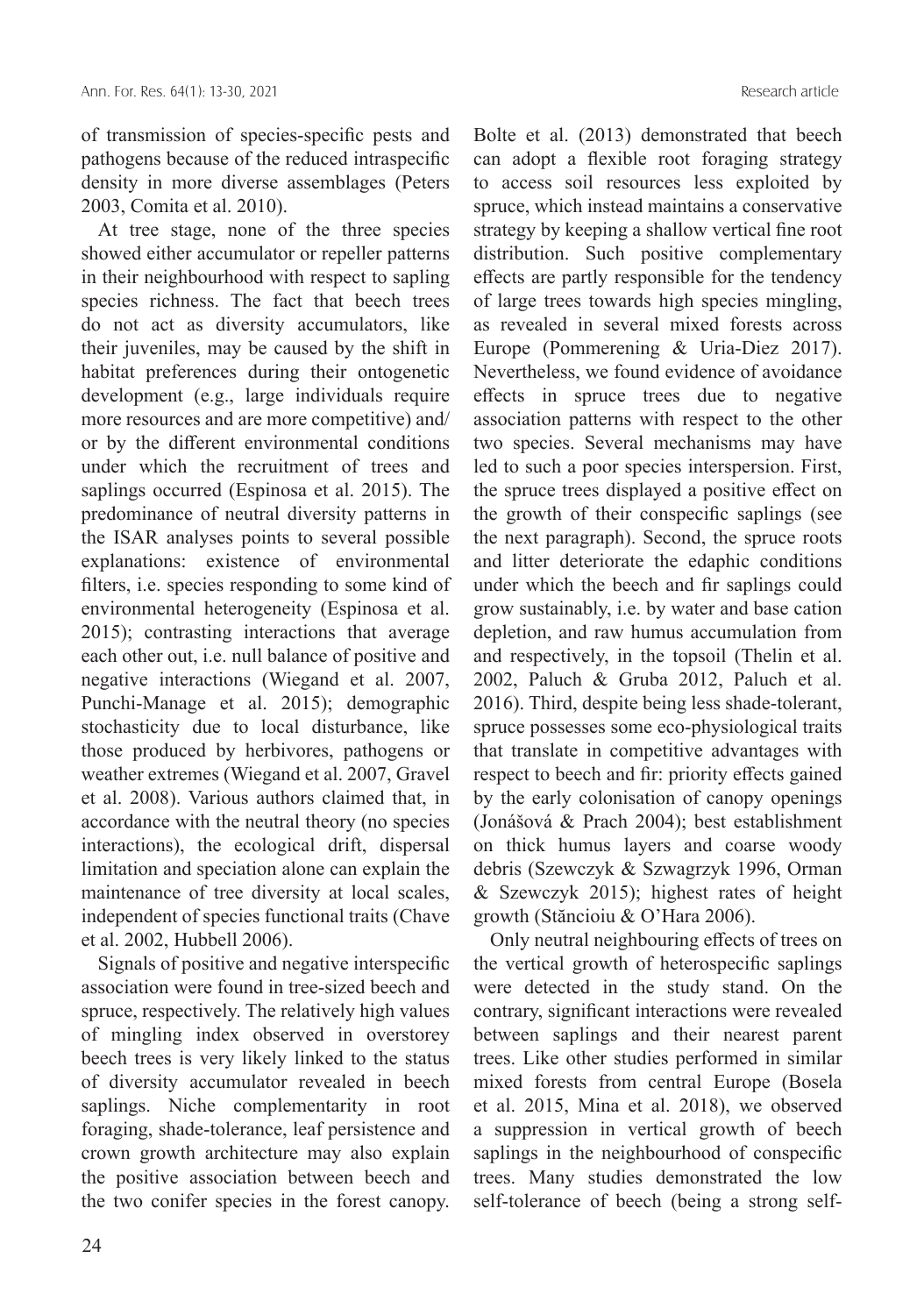competitor for both above-ground and belowground resources) and its severe intraspecific asymmetric competition due to high lateral expansion (Pretzsch 2014, Pretzsch & Schutze 2016). Besides, beech performs better when growing in mixtures with conifers thanks to reduced intraspecific competition (Bosela et al. 2015, Pretzsch et al. 2010, Mina et al. 2018). On the other side, the unexpected positive effect (instead of interference) of the nearest spruce trees on conspecific saplings could only arise by the greater benefit from parent nursing than the energetic loss due to the asymmetric intraspecific competition. A possible explanation for this self-favouring process could be a facilitative below-ground mechanism, like mutualist soil organisms (e.g., mycorrhizae) that enhance the growth of saplings (Das et al. 2008, Bennett et al. 2017). As mentioned above, such a process may be also responsible for the observed negative spatial association between spruce and the other two species in the tree-size class. The detected auto-facilitation is not necessary in contradiction with the findings reported from the same forest reserve by Duduman et al. (2010), who revealed an opposite effect (interference) on spruce saplings but in terms of their radial growth and considering neighbouring trees of any species. A similar example of auto-facilitation was documented in hemlock trees (*Tsuga canadensis*) growing in mixed coniferous-deciduous forests in eastern North America (Woods 1984, Catovsky & Bazzaz 2002).

# **Limitations and concluding remarks**

Our findings are circumscribed to a (relatively small) extent of 0.24 ha and the distance range of 20 m (i.e., half of the smallest side of the plot), which might have prevented the detection of spatial patterns beyond that scale, namely signals of interactions between the large trees. Also, the spatial-related patterns that we attributed to biotic interactions could have been induced by habitat microheterogeneity and/or small-scale disturbance, if the latter two factors had acted at the same spatial scales. The ecological response of tree species revealed in this study are only valid in the range of submontane-lower montane belt (800-1200 m) where the climatic conditions are optimal for the growth of beech and fir. Therefore, our findings should be further validated through replicated studies in similar old-growth, (sub) montane mixed forests.

Both as juvenile and adult, the beech seems to be the main player in the equalising and stabilising mechanisms of coexistence and diversity maintenance in the study forest stand. The dominant role of beech in mixture with fir and spruce is also sustained by the unbalanced pair-wise competitive interactions, since the negative effects of beech size-symmetric competition on the growth of fir and spruce is much stronger than the effect of fir and spruce size-symmetric competition on beech growth (Mina et al. 2018). Conversely, the low intermingling of spruce in the overstorey leads to lower local tree diversity. This poor interspersion is supported by the segregated regeneration niche of spruce (e.g., on deadwood) relative to beech and fir (Šebková et al. 2012, Orman & Szewczyk 2015). The fir seems to occupy an intermediate rank between beech and spruce in terms of its contribution to maintaining the local tree diversity, but this outcome might be partly influenced by the low numeric share of fir, given the strong dependency of association strength on abundance (Vázquez et al. 2007). Based on similar processes observed in many similar forest stands from western Carpathians (Paluch et al. 2019), we suppose that strong reduction in stand density due to intensive exploitations prior to reserve foundation has promoted the establishment of spruce regeneration (even at the lower limit of its altitudinal range) and has decreased the recruitment of fir saplings.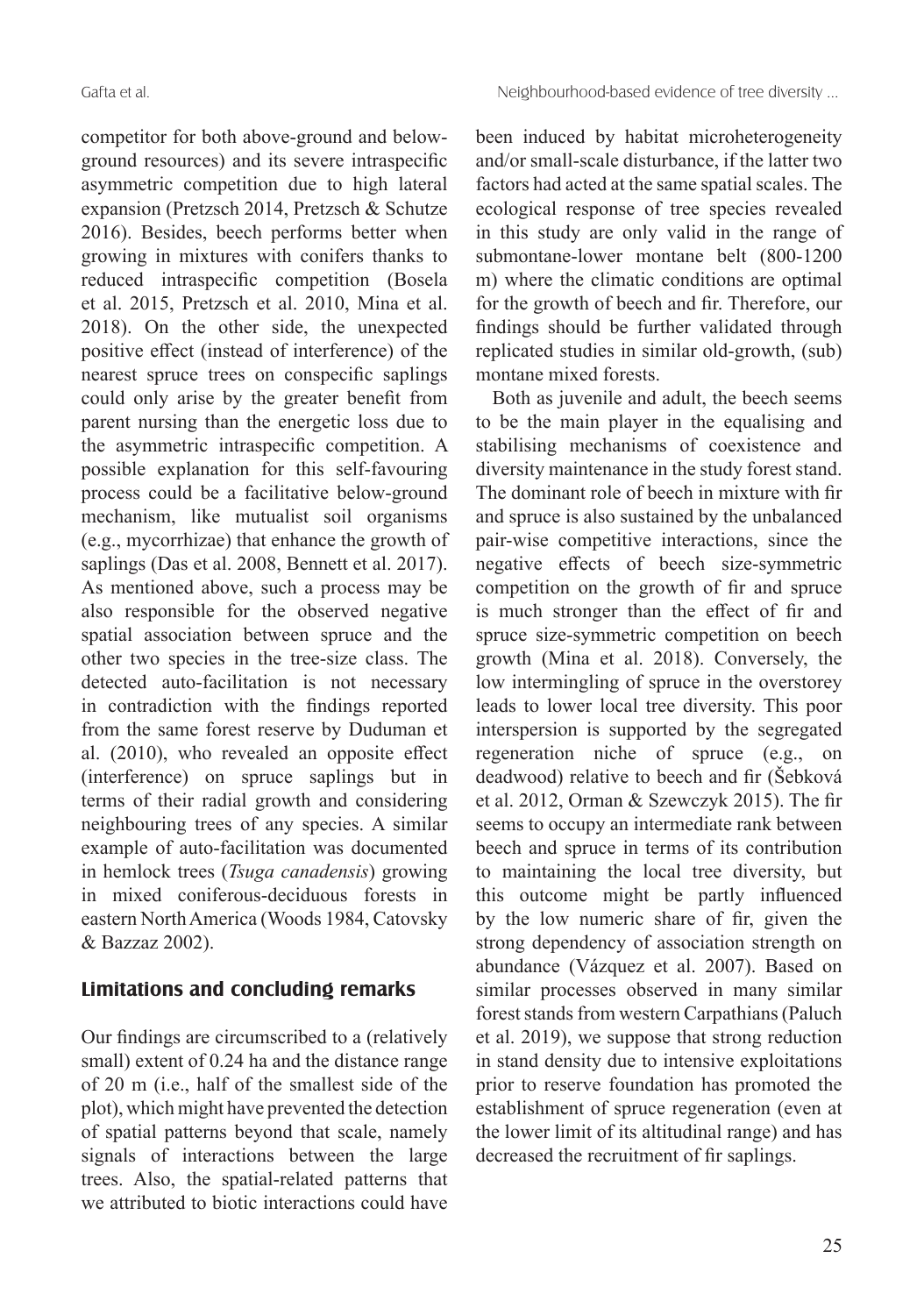## **References**

- Akashi N., 1996. The spatial pattern and canopyunderstory association of trees in a cool temperate, mixed forest in western Japan. Ecological Research 11: 311-319. https://doi.org/10.1007/BF02347788
- Arii K., Lechowicz M.J., 2002. The influence of overstory trees and abiotic factors on the sapling community in an old-growth *Fagus-Acer* forest. Ecoscience 9: 386-396. https://doi.org/10.1080/11956860.2002.11682726
- Baddeley A., Diggle P.J., Hardegen A., Lawrence T., Milne R.K., Nair G., 2014. On tests of spatial pattern based on simulation envelopes. Ecological Monographs 84: 477-489. https://doi.org/10.1890/13-2042.1
- Baddeley A., Rubak E., Turner R., 2015. Spatial point patterns: methodology and applications with R. Chapman and Hall/CRC Press, Boca Raton.
- Baddeley A., Rubak E., Turner R., 2020. Spatial point pattern analysis, model-fitting, simulation, tests. R package 'spatstat' v1.64-1. https://cran.r-project.org/ web/packages/spatstat/spatstat.pdf
- Bai X., Queenborough S.A., Wang X., Zhang J., Li B., Yuan Z., Xing D., Lin F., Ye J., Hao Z., 2012. Effects of local biotic neighbors and habitat heterogeneity on tree and shrub seedling survival in an old-growth temperate forest. Oecologia 170: 755-765. https://doi. org/10.1007/s00442-012-2348-2
- Bândiu C., 1977. Lumina ca factor stabilizator al compoziției ecosistemelor de amestec de brad cu fag. In: Preda V. (ed.), Pădurea și spațiile verzi în actualitate și perspectivă. Academia RSR, Cluj-Napoca, pp. 73-82.
- Becker M., Drapier J., 1984. Rôle de l'allélopathie dans les difficultés de régénération du sapin (*Abies alba* Mill.). I Propriétés phytotoxiques des hydrosolubles d'aiguilles de sapin. Acta Oecologica 5: 347-356.
- Becker M., Drapier J., 1985. Rôle de l'allélopathie dans les difficultés de régénération du sapin (*Abies alba*  Mill.). II Étude des lessivats naturels de feuillage, de litière et d'humus. Acta Oecologica 6: 31-40.
- Bennett J.A., Maherali H., Reinhart K.O., Lekberg Y., Hart M.M., Klironomos J., 2017. Plant-soil feedbacks and mycorrhizal type influence temperate forest population dynamics. Science 355: 181-184. https://doi. org/10.1126/science.aai8212
- Blundell A.G., Peart D.R., 2004. Density-dependent population dynamics of a dominant rain forest canopy tree. Ecology 85: 704-715. https://doi.org/10.1890/01- 4101
- Bolker B.M., Brooks M.E., Clark C.J., Geange S.W., Poulsen J.R., Stevens M.H.H., White J.S.S., 2009. Generalized linear mixed models: a practical guide for ecology and evolution. Trends in Ecology and Evolution 24: 127-135. https://doi.org/10.1016/j.tree.2008.10.008
- Bolte A., Kampf F., Hilbrig L., 2013. Space sequestration below ground in old-growth spruce-beech forests – signs for facilitation? Frontiers in Plant Science 4: 322. https://doi.org/10.3389/fpls.2013.00322
- Bosela M., Tobin B., Seben V., Petras R., Larocque G.R., 2015. Different mixtures of Norway spruce, silver fir, and European beech modify competitive interactions in central European mature mixed forests. Canadian Journal of Forest Research 45: 1577-1586. https://doi. org/10.1139/cjfr-2015-0219
- Bulleri F., Bruno J., Silliman B.R., Stachowicz J.J., 2016. Facilitation and the niche: implications for coexistence, range shifts, and ecosystem functioning. Functional Ecology 30: 70-78. https://doi.org/10.1111/1365- 2435.12528
- Cammarano M., 2011. Co-dominance and succession in forest dynamics: the role of interspecific differences in crown transmissivity. Journal of Theoretical Biology 285: 46-57. https://doi.org/10.1016/j.jtbi.2011.06.031
- Canham C.D., 1988. Growth and canopy architecture of shade-tolerant trees: the response of *Acer saccharum* and *Fagus grandifolia* to canopy gaps. Ecology 69: 786-795. https://doi.org/10.2307/1941027
- Canham C.D., Le Page P.T., Dave C.K., 2004. A neighborhood analysis of canopy tree competition: effects of shading versus crowding. Canadian Journal of Forest Research 34: 778-787. https://doi.org/10.1139/ x03-232
- Catovsky S., Bazzaz F.A., 2002. Feedbacks between canopy composition and seedling regeneration in mixed conifer broad-leaved forests. Oikos 98: 403-420. https://doi.org/10.1034/j.1600-0706.2002.980305.x
- Cavard X., Bergeron Y., Chen H.Y.H., Pare D., Laganiere J., Brassard B., 2011. Competition and facilitation between tree species change with stand development. Oikos 120: 1683-1695. https://doi.org/10.1111/j.1600- 0706.2011.19294.x
- Cenușă R., Popa C., Teodosiu M., 2002. Cercetări privind relaţia structură-funcţie şi evoluţia ecosistemelor forestiere naturale din nordul ţării. Analele ICAS 45: 9-19.
- Chave J., Muller-Landau H.C., Levin S.A., 2002. Comparing classical community models: theoretical consequences for patterns of diversity. American Naturalist 159: 1-23. https://doi.org/10.1086/324112
- Chen L., Mi X.C., Comita L.S., Zhang L.W., Ren H.B., Ma K.P., 2010. Community-level consequences of density dependence and habitat heterogeneity in a subtropical broad-leaved forest. Ecology Letters 13: 695-704. https://doi.org/10.1111/j.1461-0248.2010.01468.x
- Chesson P., 2000. Mechanisms of maintenance of species diversity. Annual Review of Ecology and Systematics 31: 343-366.
- Chi X., Tang Z., Xie Z., Guo Q., Zhang M., Ge J., Xiong G., Fang J., 2015. Effects of size, neighbors, and site condition on tree growth in a subtropical evergreen and deciduous broadleaved mixed forest, China. Ecology and Evolution 5: 5149-5161. https://doi.org/10.1002/ ece3.1665
- Comita L.S., Muller-Landau H.C., Aguilar S., Hubbell S.P., 2010. Asymmetric density dependence shapes species abundances in a tropical tree community. Science 329: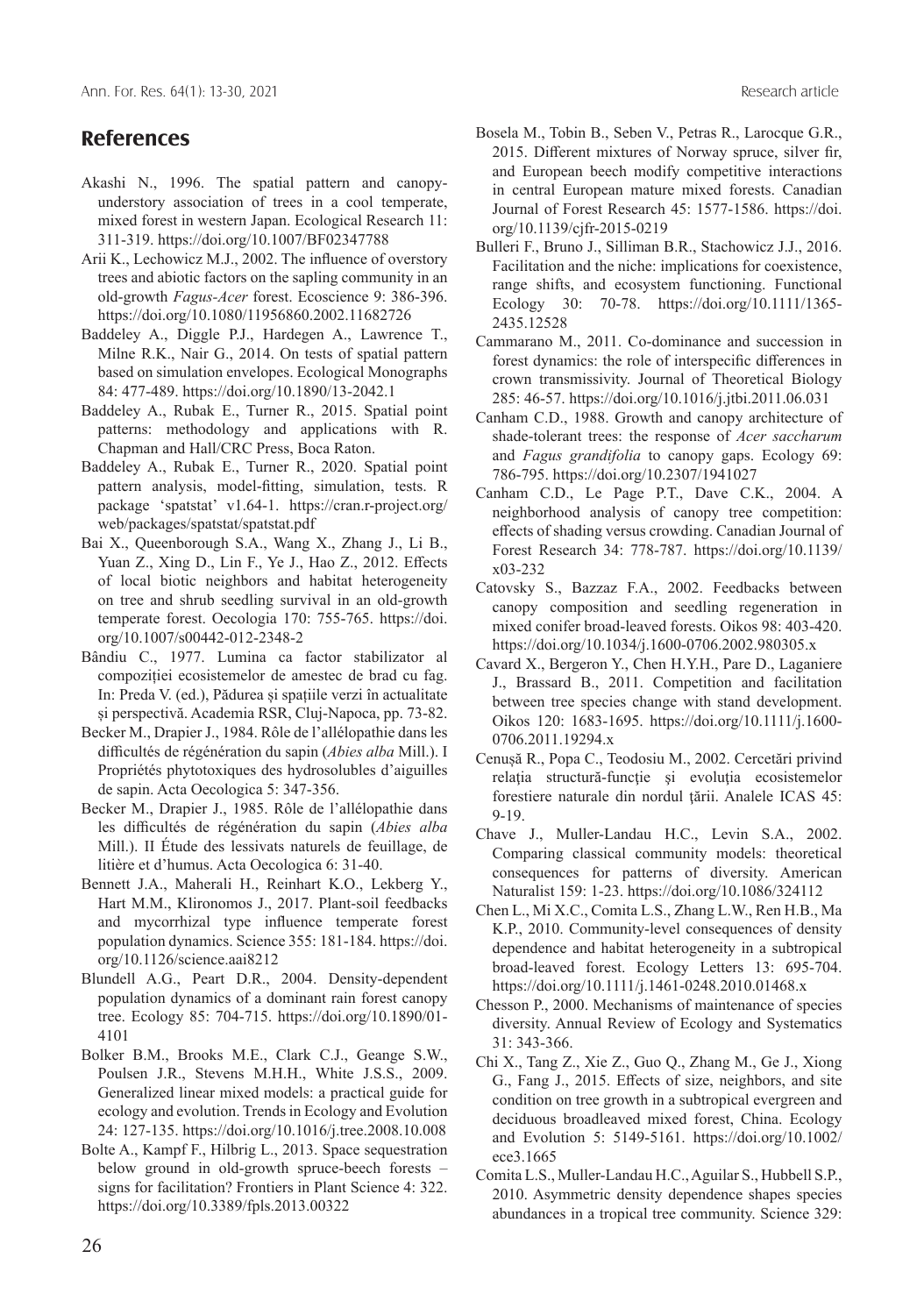Gafta et al. Neighbourhood-based evidence of tree diversity ...

330-332. https://doi.org/10.1126/science.1190772

- Comita L.S., Queenborough S.A., Murphy S.J., Eck J.L., Xu K.Y., Krishnadas M., Beckman N., Zhu Y., 2014. Testing predictions of the Janzen-Connell hypothesis: a meta-analysis of experimental evidence for distance- and density-dependent seed and seedling survival. Journal of Ecology 102: 845-856. https://doi. org/10.1111/1365-2745.12232
- Das A.J., Battles J.J., van Mantgem P.J., Stephenson N.L., 2008. Spatial elements of mortality risk in oldgrowth forests. Ecology 89: 1744-1756. https://doi. org/10.1890/07-0524.1
- de la Cruz M., 2020. Individual diversity-area relationships. R package 'idar' v1.1. https://cran.r-project.org/web/ packages/idar/idar.pdf
- Diaci J., Rozenbergar D., Anic I., Mikac S., Saniga M., Kucbel S., Visnjic C., Ballian D., 2011. Structural dynamics and synchronous silver fir decline in mixed old-growth mountain forests in Eastern and Southeastern Europe. Forestry 84: 479-491. https://doi. org/10.1093/forestry/cpr030
- Diaci J., Rozenbergar D., Boncina A., 2010. Stand dynamics of Dinaric old-growth forest in Slovenia: are indirect human influences relevant? Plant Biosystems 144: 194- 201. https://doi.org/10.1080/11263500903560785
- Diggle P.J., 2010. Nonparametric methods. In: Gelfand A.E., Diggle P.J., Fuentes M., Guttorp P. (eds.), Handbook of spatial statistics. CRC Press, Boca Raton, pp. 299-316.
- Dobrowolska D, 1998. Structure of silver fir (*Abies alba* Mill.) natural regeneration in the 'Jata' reserve in Poland. Forest Ecology and Management 110: 237-247. https://doi.org/10.1016/S0378-1127(98)00286-2
- Dobrowolska D., Veblen T.T., 2008. Treefall-gap structure and regeneration in mixed *Abies alba* stands in central Poland. Forest Ecology and Management 255: 34-69. https://doi.org/10.1016/j.foreco.2008.02.025
- Doniță N., Chiriță C., Stănescu V. (eds.), 1990. Tipuri de ecosisteme forestiere din România. Centrul de Material Didactic și Propagandă Agricolă, București.
- Duduman G., Roibu C.C., Duduman M.L., Miron-Onciul M., 2010. The influence of competition and dimensional-spatial characteristics of trees on their radial growth in old-growth Slătioara forest, Romania. AES Bioflux 2: 215-230.
- Duduman G., Tomescu C., Drăgoi M., Palaghianu C., 2014. Variabilitatea dimensională a arborilor şi diversitatea florei vasculare în amestecuri de răşinoase cu fag din rezervația Codrul secular Slătioara. Bucovina Forestieră 14: 135-147.
- Espinosa C., Cruz M., Jara-Guerrero A., Gusmán E., Escudero A., 2015. The effects of individual tree species on species diversity in a tropical dry forest change throughout ontogeny. Ecography 39: 329-337. https://doi.org/10.1111/ecog.01328
- Forrester D.I., Bauhus J., 2016. A review of processes behind diversity-productivity relationships in forests. Current Forestry Reports 2: 45-61. https://doi.

org/10.1007/s40725-016-0031-2

- Fox J.F., 1977. Alternation and coexistence of tree species. American Naturalist 111: 69-89. https://doi. org/10.1086/283138
- Getzin S., Wiegand T., Wiegand K., He F.L., 2008. Heterogeneity influences spatial patterns and demographics in forest stands. Journal of Ecology 96: 807-820. https://doi.org/10.1111/j.1365- 2745.2008.01377.x
- Gilbert B., Lechowicz M.J., 2004. Neutrality, niches, and dispersal in a temperate forest understory. Proceedings of the National Academy of Sciences USA 101: 7651- 7656. https://doi.org/10.1073/pnas.0400814101
- Gravel D., Beaudet M., Messier C., 2008. Partitioning the factors of spatial variation in regeneration density of shade-tolerant tree species. Ecology 89: 2879-2888. https://doi.org/10.1890/07-1596.1
- Harms K.E., Condit R., Hubbell S.P., Foster R.B., 2001. Habitat associations of trees and shrubs in a 50-ha neotropical forest plot. Journal of Ecology 89: 947-959. https://doi.org/10.1111/j.1365-2745.2001.00615.x
- Heiri C., Wolf A., Rohreb L., Bugmann H., 2009. Forty years of natural dynamics in Swiss beech forests: structure, composition, and the influence of former management. Ecological Applications 19: 1920-1934. https://doi.org/10.1890/08-0516.1
- Hiura T., Fujiwara K., 1999. Density-dependence and co-existence of conifer and broad-leaved trees in a Japanese northern mixed forest. Journal of Vegetation Science 10: 843-850. https://doi.org/10.2307/3237309
- Hou J., Mi X., Liu C., Ma K., 2004. Spatial patterns and associations in a *Quercus-Betula* forest in northern China. Journal of Vegetation Science 15: 407-414. https://doi.org/10.1111/j.1654-1103.2004.tb02278.x
- Hubbell S.P., 2006. Neutral theory and the evolution of ecological equivalence. Ecology 87: 1387-1398. https:// doi.org/10.1890/0012-9658(2006)87[1387:NTATEO]2  $0 \text{CO} \cdot 2$
- Hurtt G.C., Pacala S.W., 1995. The consequences of recruitment limitation: reconciling chance, history and competitive differences between plants. Journal of Theoretical Biology 176: 1-12. https://doi.org/10.1006/ jtbi.1995.0170
- Illian J.B., Penttinen A., Stoyan H., Stoyan D., 2008. Statistical analysis and modelling of spatial point patterns. John Wiley & Sons, Chichester.
- Janík D., Adam D., Hort L., Král K., Šamonil P., Unar P., Vrška T., 2014. Tree spatial patterns of *Abies alba* and *Fagus sylvatica* in the Western Carpathians over 30 years. European Journal of Forest Research 133: 1015- 1028. https://doi.org/10.1007/s10342-014-0819-1
- Janík D., Král K., Adam D., Hort L., Šamonil P., Unar P., Vrška T., McMahon S., 2016. Tree spatial patterns of *Fagus sylvatica* expansion over 37 years. Forest Ecology and Management 375: 134-145. https://doi. org/10.1016/j.foreco.2016.05.017
- Johnson D.J., Bourg N.A., Howe R., McShea W.J., Wolf A., Clay K., 2014. Conspecific negative density-dependent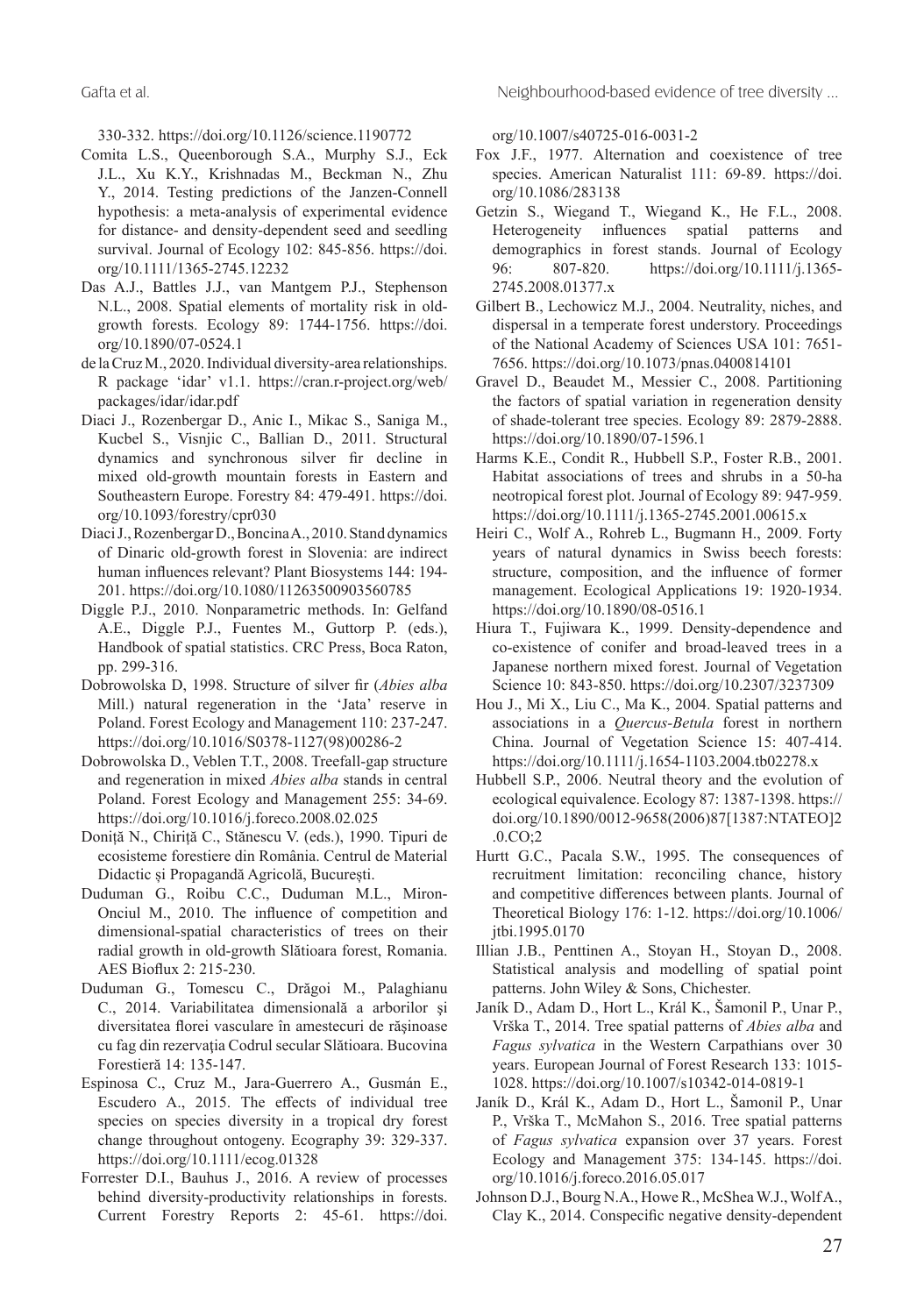mortality and the structure of temperate forests. Ecology 95: 2493-2503. https://doi.org/10.1890/13-2098.1

- Jonášová M., Prach K., 2004. Central-European mountain spruce (*Picea abies* (L.) Karst.) forests: regeneration of tree species after a bark beetle outbreak. Ecological Engineering 23: 15-27. https://doi.org/10.1016/j. ecoleng.2004.06.010
- Keren S., Motta R., Govedar Z., Lucic R., Medarevic M., Diaci J., 2014. Comparative structural dynamics of the Janj mixed old-growth mountain forest in Bosnia and Herzegovina: are conifers in a long-term decline? Forests 5: 1243-1266. https://doi.org/10.3390/f5061243
- King D.A., Wright S.J., Connell J.H., 2006. The contribution of interspecific variation in maximum tree height to tropical and temperate diversity. Journal of Tropical Ecology 22: 11-24. https://doi.org/10.1017/ S0266467405002774
- Klopcic M., Jerina K., Boncina A., 2010. Long-term changes of structure and tree species composition in Dinaric uneven-aged forests: are red deer an important factor? European Journal of Forest Research 129: 277- 288. https://doi.org/10.1007/s10342-009-0325-z
- Kotanen P.M., 2007. Effects of fungal seed pathogens under conspecific and heterospecific trees in a temperate forest. Canadian Journal of Botany 85: 918-925. https:// doi.org/10.1139/B07-088
- Koukoulas S., Blackburn G.A., 2005. Spatial relationships between tree species and gap characteristics in broadleaved deciduous woodland. Journal of Vegetation Science 16: 587-596.
- Kraft N., Adler P., Godoy O., James E., Fuller S., Levine J.M., 2015. Community assembly, coexistence, and the environmental filtering metaphor. Functional Ecology 29: 592-599. https://doi.org/10.1111/1365-2435.12345
- Kuang X., Yuan Z., Lin F., Ye J., Wang X., Wang Y., Hao Z., 2017. Conspecific density dependence and community structure: insights from 11 years of monitoring in an oldgrowth temperate forest in Northeast China. Ecology and Evolution 7: 5191-5200. https://doi.org/10.1002/ ece3.3050
- Kuninaga T., Hirayama K., Sakimoto M., 2015. Negative canopy-understorey interaction shapes the sapling bank of *Fagus crenata* in a cool-temperate, coniferhardwood mixed forest. Plant Ecology 216: 1191-1202. https://doi.org/10.1007/s11258-015-0501-9
- Kunstler G., Falster D., Coomes D.A., Hui F., Kooyman R.M., Laughlin D.C., Poorter L., Vanderwel M., Vieilledent G., Wright S.J., Aiba M., Baraloto C., Caspersen J., Cornelissen J.H.C., Gourlet-Fleury S., Hanewinkel M., Herault B., Kattge J., Kurokawa H., Onoda Y., Peñuelas J., Poorter H., Uriarte M., Richardson S., Ruiz-Benito P., Sun I.-F., Ståhl G., Swenson N.G., Thompson J., Westerlund B., Wirth C., Zavala M.A., Zeng H., Zimmerman J.K., Zimmermann N.E., Westoby M., 2016. Plant functional traits have globally consistent effects on competition. Nature 529: 204-207. https://doi.org/10.1038/nature16476

Laliberté E., Paquette A., Legendre P., Bouchard A., 2009.

Assessing the scale-specific importance of niches and other spatial processes on beta diversity: a case study from a temperate forest. Oecologia 159: 377-388. https://doi.org/10.1007/s00442-008-1214-8

- Lasky J.R., Uriarte M., Boukili V.K., Chazdon R.L., 2014. Trait-mediated assembly processes predict successional changes in community diversity of tropical forests. Proceedings of the National Academy of Sciences USA 111: 5616-5621. https://doi.org/10.1073/ pnas.1319342111
- Lieberman M., Lieberman D., 2007. Nearest-neighbor tree species combinations in tropical forest: the role of chance, and some consequences of high diversity. Oikos 116: 377-386. https://doi.org/10.1111/j.2006.0030- 1299.15370.x
- Loosmore N.B., Ford E.D., 2006. Statistical inference using the G or K point pattern spatial statistics. Ecology 87: 1925-1931. https://doi.org/10.1890/0012- 9658(2006)87[1925:SIUTGO]2.0.CO;2
- Mina M., del Río M., Huber M.O., Thürig E., Rohner B., 2018. The symmetry of competitive interactions in mixed Norway spruce, silver fir and European beech forests. Journal of Vegetation Science 29: 775-787. https://doi.org/10.1111/jvs.12664
- Nagel T., Svoboda M., Diaci J., 2006. Regeneration patterns after intermediate wind disturbance in an oldgrowth *Fagus-Abies* forest in southeastern Slovenia. Forest Ecology and Management 226: 268-278. https:// doi.org/10.1016/j.foreco.2006.01.039
- Nagel T.A., Svoboda M., Rugani T., Diaci J., 2010. Gap regeneration and replacement patterns in an old-growth *Fagus-Abies* forest of Bosnia-Herzegovina. Plant Ecology 208: 307-318. https://doi.org/10.1007/s11258- 009-9707-z
- Nakashizuka T., Kohyama T., 1995. The significance of the asymmetric effect of crowding for coexistence in a mixed temperate forest. Journal of Vegetation Science 6: 509-516. https://doi.org/10.2307/3236349
- Orman O., Szewczyk J., 2015. European beech, silver fir, and Norway spruce differ in establishment, height growth, and mortality rates on coarse woody debris and forest floor - a study from a mixed beech forest in the Western Carpathians. Annals of Forest Science 72: 955- 965. https://doi.org/10.1007/s13595-015-0492-7
- Pacala S.W., Levin S.A., 1997. Biologically generated spatial pattern and the coexistence of competing species. In: Tilman D., Kareiva P. (eds.), Spatial ecology: the role of space in population dynamics and interspecific interactions. Princeton University Press, Princeton, pp. 204-232.
- Paluch J., Bartkowicz L., Moser W.K., 2019. Interspecific effects between overstorey and regeneration in smallscale mixtures of three late-successional species in the Western Carpathians (southern Poland). European Journal of Forest Research 138: 889-905. https://doi. org/10.1007/s10342-019-01209-y
- Paluch J., Gruba P., 2012. Effect of local species composition on topsoil properties in mixed stands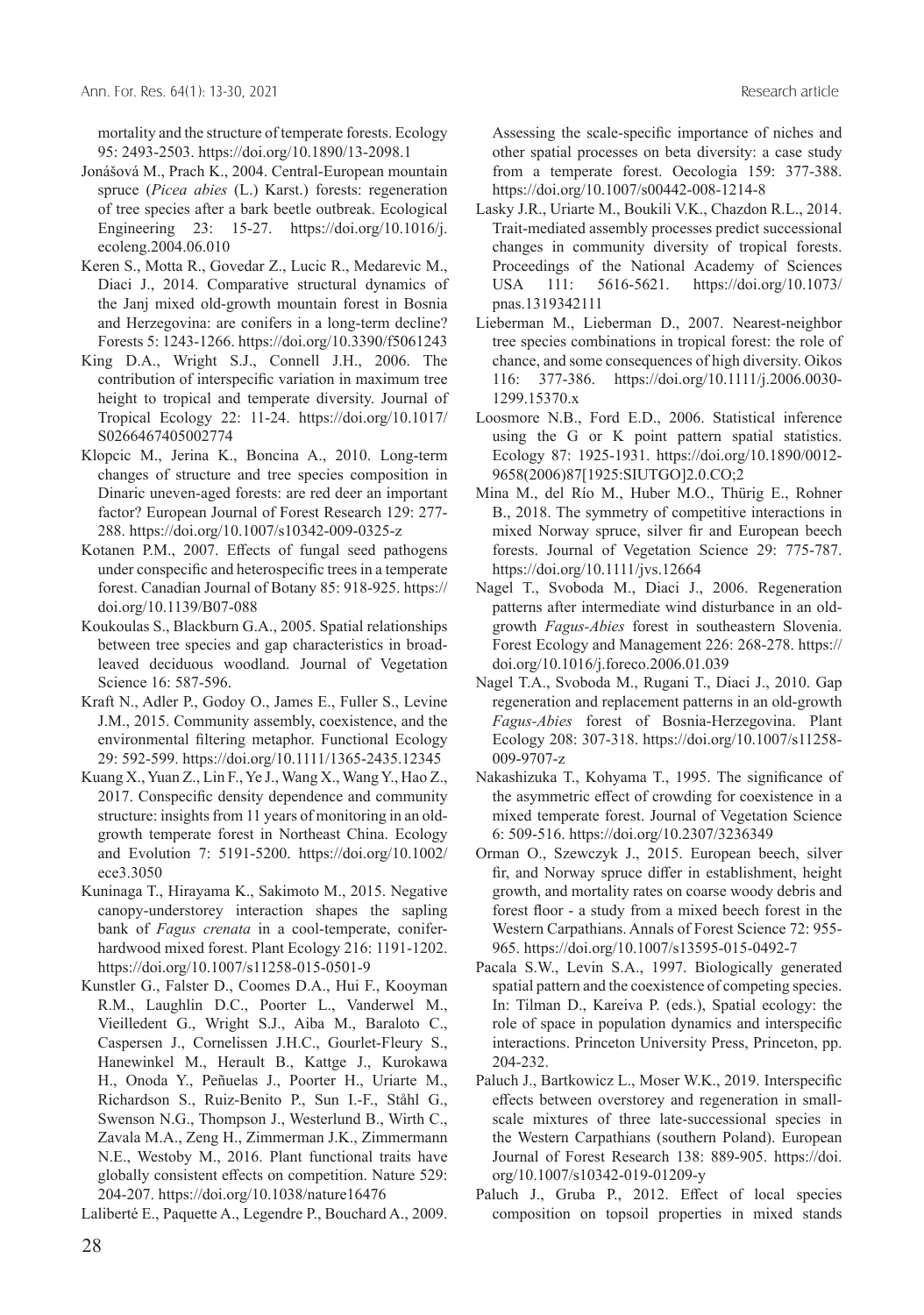with silver fir (*Abies alba* Mill.). Forestry 85: 413-426. https://doi.org/10.1093/forestry/cps040

- Paluch J., Kołodziej Z., Skrzyszewski J., Bartkowicz L., Gruba P., 2016. Regeneration patterns of the late-successional *Abies alba* Mill.: inhibition in monospecific stands and colonization in mixed stands. Annals of Forest Science 73: 1015-1024. https://doi. org/10.1007/s13595-016-0573-2
- Paluch J.G., Jastrzębski R., 2013. Natural regeneration of shade-tolerant *Abies alba* Mill. in gradients of stand species compositions: limitation by seed availability or safe microsites? Forest Ecology and Management 307: 322-332. https://doi.org/10.1016/j.foreco.2013.06.035
- Parobeková Z., Pittner J., Kucbel S., Saniga M., Filípek M., Sedmáková D., Vencurik J., Jaloviar P., 2018. Structural diversity in a mixed spruce-fir-beech oldgrowth forest remnant of the Western Carpathians. Forests 9: 379. https://doi.org/10.3390/f9070379
- Peters H.A., 2003. Neighbour-regulated mortality: the influence of positive and negative density dependence on tree populations in species-rich tropical forests. Ecology Letters 6: 757-765. https://doi.org/10.1046/ j.1461-0248.2003.00492.x
- Petrițan I.C., Commarmot B., Hobi M.L., Petrițan A.M., Bigler C.H., Abrudan I.V., Rigling A., 2015. Structural patterns of beech and silver fir suggest stability and resilience of the virgin forest Șinca in the Southern Carpathians, Romania. Forest Ecology and Management 356: 184-195. https://doi.org/10.1016/j. foreco.2015.07.015
- Piao T., Comita L.S., Jin G., Kim J.H., 2013. Density dependence across multiple life stages in a temperate old-growth forest of northeast China. Oecologia 172: 207-217. https://doi.org/10.1007/s00442-012-2481-y
- Pommerening A., Grabarnik P., 2019. Individual-based methods in forest ecology and management. Springer, Cham.
- Pommerening A., Uria-Diez J., 2017. Do large forest trees tend towards high species mingling? Ecological Informatics 42: 139-147. https://doi.org/10.1016/j. ecoinf.2017.10.009
- Poulson T.L., Platt W.J., 1996. Replacement patterns of beech and sugar maple in Warren Woods, Michigan. Ecology 77: 1234-1253. https://doi. org/10.2307/2265592
- Pretzsch H., 2014. Canopy space filling and tree crown morphology in mixed-species stands compared with monocultures. Forest Ecology and Management 327: 251-264. https://doi.org/10.1016/j.foreco.2014.04.027
- Pretzsch H., Block J., Dieler J., Dong P.H., Kohnle U., Nagel J., Spellmann H., Zingg A., 2010. Comparison between the productivity of pure and mixed stands of Norway spruce and European beech along an ecological gradient. Annals of Forest Science 67: 712. https://doi. org/10.1051/forest/2010037
- Pretzsch H., Schutze G., 2016. Effect of tree species mixing on the size structure, density, and yield of forest

stands. European Journal of Forest Research 135: 1-22. https://doi.org/10.1007/s10342-015-0913-z

- Punchi-Manage R., Wiegand T., Wiegand K., Getzin S., Huth A., Gunatilleke C., Gunatilleke I., 2015. Neighborhood diversity of large trees shows independent species patterns in a mixed dipterocarp forest in Sri Lanka. Ecology 96: 1823-1834. https://doi. org/10.1890/14-1477.1
- R Core Team, 2020. R: A language and environment for statistical computing. R Foundation for Statistical Computing, Vienna. https://www.R-project.org/
- Rajala T., 2019. Segregation measures for multitype spatial point patterns. R package 'spatialsegregation' v2.45. https://cran.r-project.org/web/packages/ spatialsegregation/spatialsegregation.pdf
- Ramage B.S., Mangana I.J., 2017. Conspecific negative density dependence in American beech. Forest Ecosystems 4: 8. https://doi.org/10.1186/s40663-017- 0094-y
- Rayburn A., Wiegand T., 2012. Individual species-area relationships and spatial patterns of species diversity in a Great Basin, semi‐arid shrubland. Ecography 35: 341- 347. https://doi.org/10.1111/j.1600-0587.2011.07058.x
- Rothe A., Binkley D., 2001. Nutritional interactions in mixed species forests: a synthesis. Canadian Journal of Forest Research 31: 1855-1870. https://doi.org/10.1139/ x01-120
- SAS Institute Inc., 2014. SAS/STAT® 13.2 User's Guide. SAS Institute, Cary.
- Schnitzler A., Closset D., Gafta D., Cristea V., Schwoehrer C., 2004. Dynamique des populations et mosaïque forestière en hêtraie-sapinière naturelle préservée. Une comparaison entre Vosges et Carpates. Revue d'Écologie (Terre et Vie) 59: 213-229.
- Šebková B., Šamonil P., Valtera M., Adam D., Janík D., 2012. Interaction between tree species populations and windthrow dynamics in natural beech-dominated forest, Czech Republic. Forest Ecology and Management 280: 9-19. https://doi.org/10.1016/j.foreco.2012.05.030
- Simon A., Gratzer G., Sieghardt M., 2011. The influence of windthrow microsites on tree regeneration and establishment in an old growth mountain forest. Forest Ecology and Management 262: 1289-1297. https://doi. org/10.1016/j.foreco.2011.06.028
- Stăncioiu P.T., O'Hara K.L., 2006. Regeneration growth in different light environments of mixed species, multiaged, mountainous forests of Romania. European Journal of Forest Research 125: 151-162. https://doi. org/10.1007/s10342-005-0069-3
- Stoll P., Prati D., 2001. Intraspecific aggregation alters competitive interactions in experimental plant communities. Ecology 82: 319-327. https://doi. org/10.1890/0012-9658(2001)082[0319:IAACII]2.0.  $CO;2$
- Swamy V., Terborgh J., Dexter K.G., Best B.D., Alvarez P., Cornejo F., 2011. Are all seeds equal? Spatially explicit comparisons of seed fall and sapling recruitment in a